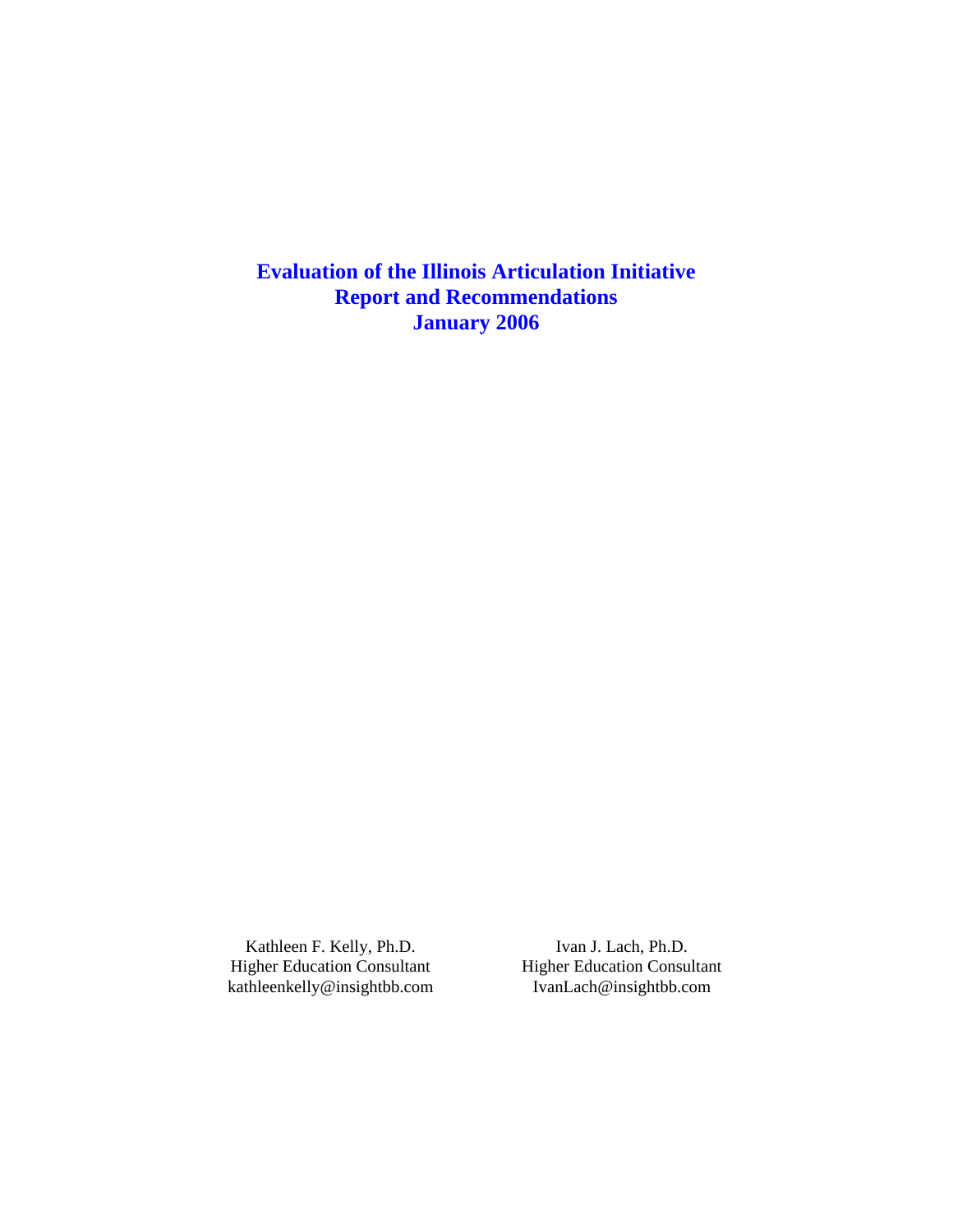# **Part 1 Introduction and Background**

History of Transfer and Articulation Initiatives in Illinois Community Colleges Designed for Transfer Early Program Articulation Initiatives The Articulation Compact and Model Associate Degrees

Development of the Illinois Articulation Initiative Strengthening Undergraduate Education General Education Core Curriculum Major Field Articulation IAI Development 1993 to 2005 iTransfer Website

Other Transfer and Articulation Processes

Transfer Trends and Patterns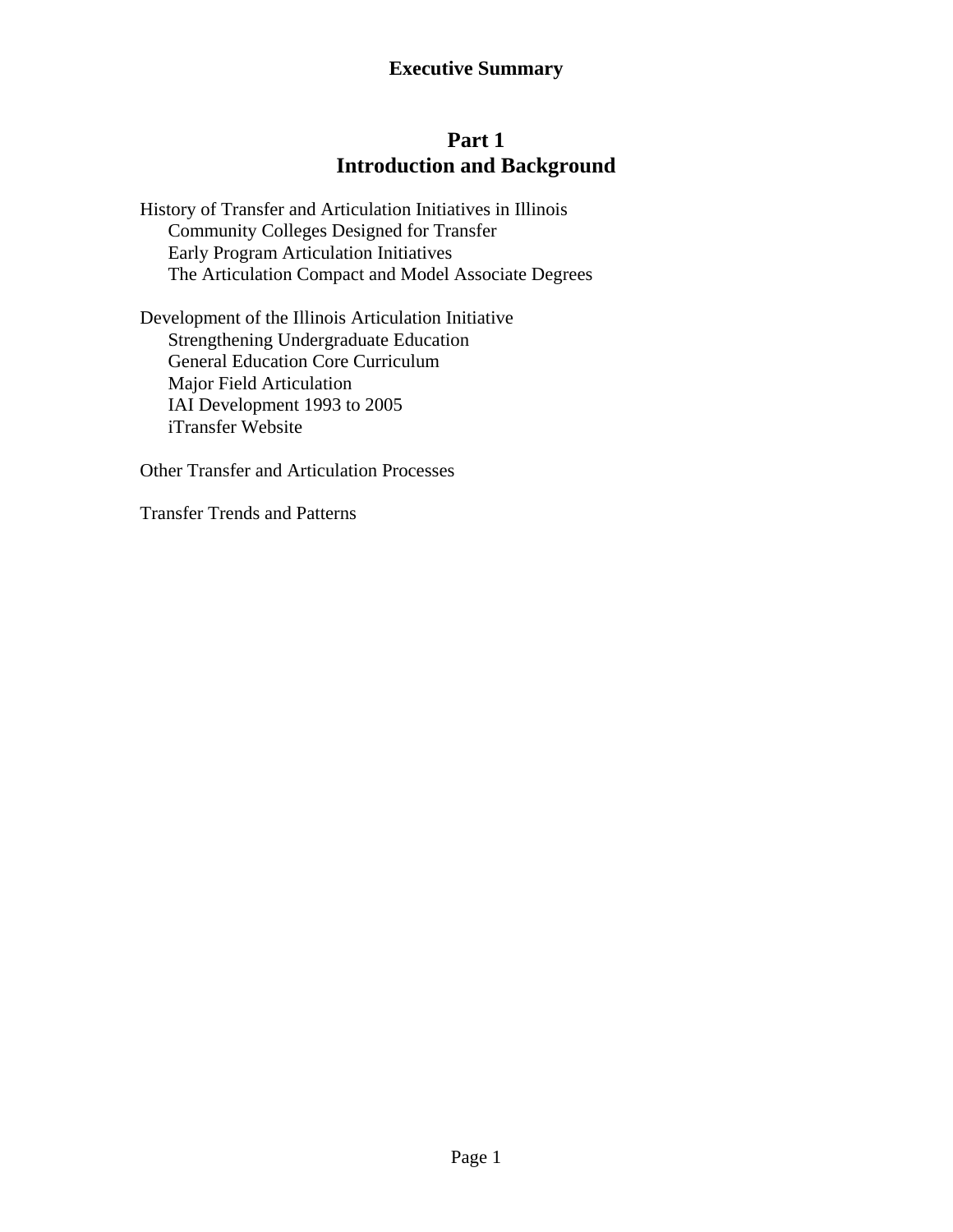# **Part 2 Evaluation and Recommendations**

Approaches to the Evaluation of IAI and Sources of Information

Clarifying Purposes of IAI Recommendation 1: Statement of Purposes

Clarifying Roles and Responsibilities

Roles and Responsibilities – General Education Panels Recommendation 2: Roles and Responsibilities of GECC Faculty Panels Recommendation 3: Course Review

Roles and Responsibilities – Major Field Panels Recommendation 4: Roles and Responsibilities of Major Field Panels Recommendation 5: Review of Courses in the Major

Roles and Responsibilities – Steering Panel and Technical Task Force Recommendation 6: Statewide Transfer Advisory Committee Recommendation 7: Transfer Advisory Committee Representation Recommendation 8: Charge to the Transfer Advisory Committee

Roles and Responsibilities – Colleges and Universities and Coordinating Boards Recommendation 9: Roles and Responsibilities of Colleges and Universities

Recommendation 10: Roles and Responsibilities of ICCB and IBHE

Panel Membership and Participation Recommendation 11: Three-year staggered terms Recommendation 12: Nomination of members

Other Considerations and Recommendations Acceptance of Incomplete General Education Core Recommendation 13: Completion of GECC

> Coordination of IAI and other Transfer Mechanisms Recommendation 14: Consolidated Transfer Website Evaluation of the IAI Recommendation 15: Systematic Evaluation

Summary and Implementation Considerations

References List of Recommendations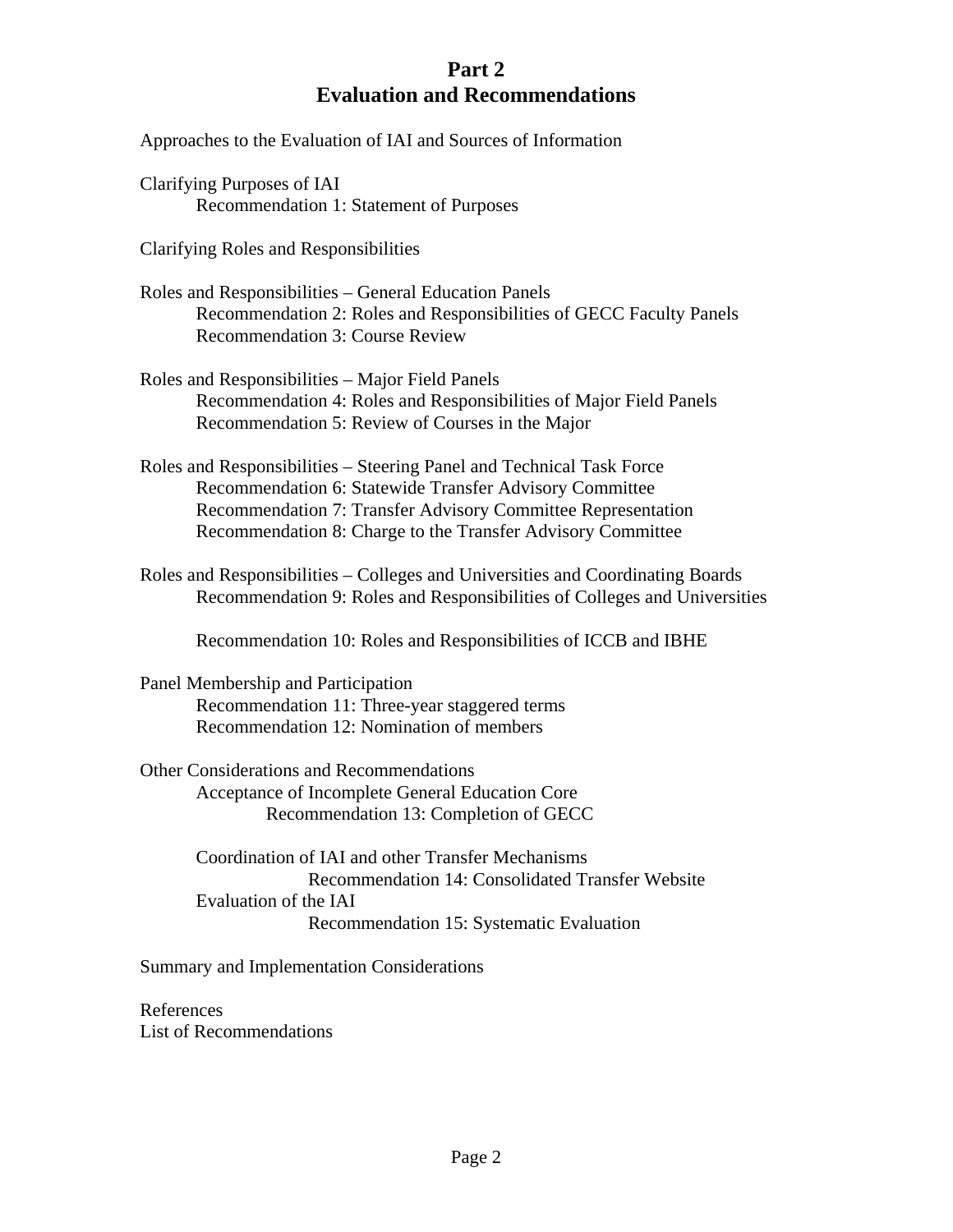# **Evaluation of the Illinois Articulation Initiative**

# **Executive Summary**

Drawing on several studies of the Illinois Articulation Initiative and consultations with individuals and groups involved in the Initiative, this report provides recommendations to improve the elements of the IAI that best serve students and to streamline the process for participating institutions and staffs of the coordinating boards. Recommendations include the following:

- Clarifying the purposes of the Illinois Articulation Initiative
- Refining the role and responsibilities of the GECC panels to focus on developing content guidelines and learning outcomes and making the approval of individual courses more objective and efficient
- Calling upon faculty at individual colleges and universities to certify that courses meet IAI guidelines before submission to panels
- Refocusing the roles and responsibilities of the major field panels
- Reorganizing the Steering Panel and the Technical Task Force to form a statewide transfer advisory committee that would advise the boards on all transfer initiatives
- Defining the roles and responsibilities of participating colleges and universities, the Illinois Community College Board, and the Illinois Board of Higher Education, consistent with changes to the roles of the panels
- Improving representation and participation in panels
- Encouraging institutions to expand options for students who have not completed the GECC prior to transfer
- Implementing a common website to guide students to appropriate transfer information
- Developing methods for the continuous evaluation of the transfer of students among Illinois colleges and universities.

The recommendations are based on the principle that the benefits of a process should be commensurate with the effort involved, and that students should be the beneficiaries. The recommendations also recognize that individual colleges and universities have the primary responsibility for the quality of instruction and that they participate in IAI by choice. Finally, the recommendations are designed to promote alignment of IAI with the several other methods for facilitating transfer for students.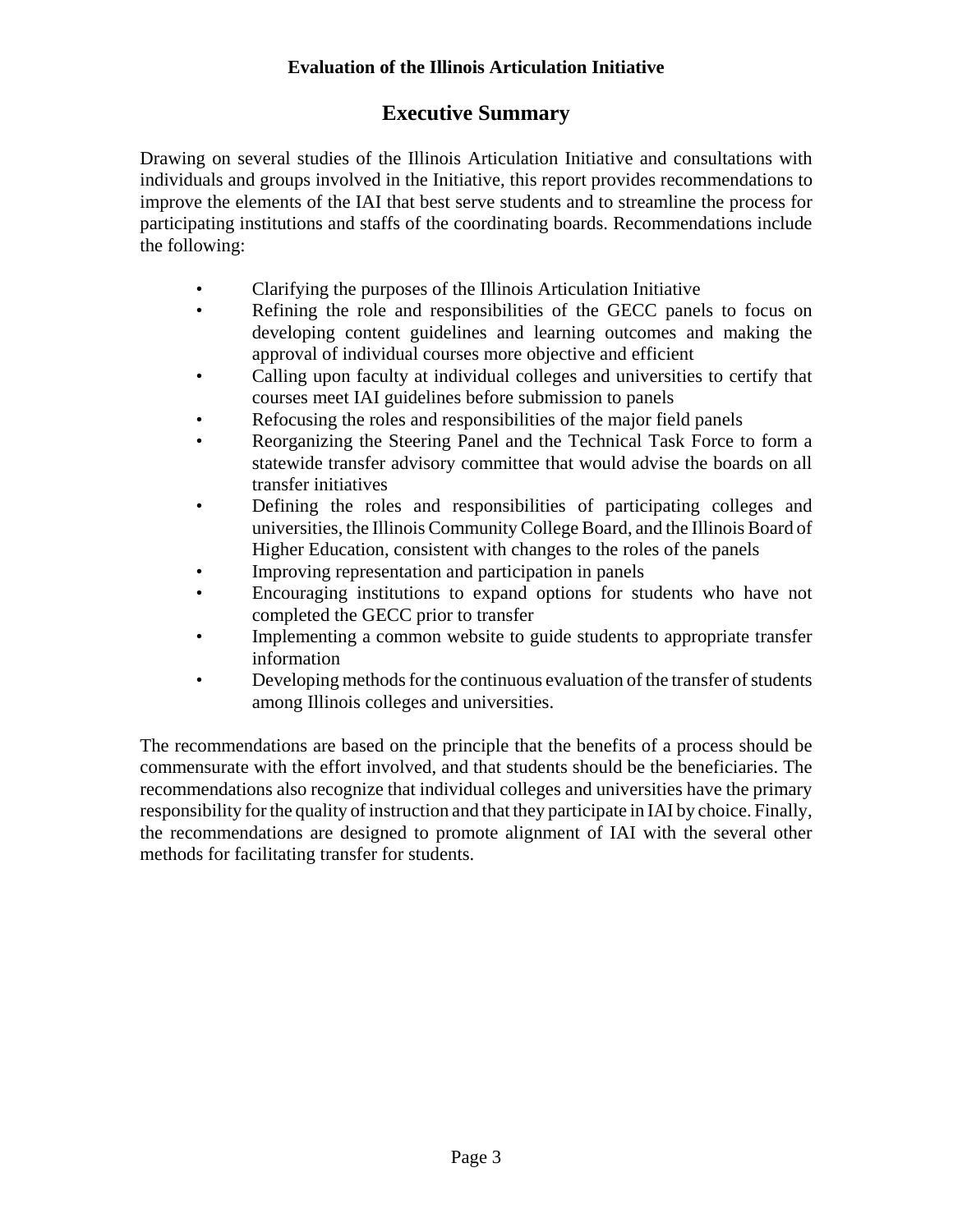#### **Evaluation of the Illinois Articulation Initiative**

# **Part 1 Introduction and Background**

# **Introduction**

The Illinois Board of Higher Education (IBHE) and the Illinois Community College Board (ICCB) have always placed highest priority on providing access to higher education for the state's diverse population. The establishment of the statewide community college system provided higher education opportunities within an easy commute for all Illinois citizens. Among the primary roles of community colleges is providing the first two years of a bachelor's degree program—a lower-cost, convenient, high-quality alternative to attending a four-year institution.

However, Illinois has a tradition of autonomy for public colleges and universities, as well as a large sector of independent colleges and universities. As each of the over 180 colleges and universities develops and improves programs and curricula, the differences among programs increase and the chances decline that the courses students take at one institution will match the degree requirements at another. For this reason, colleges and universities, the Transfer Coordinators of Illinois Colleges and Universities, and the ICCB and IBHE have used several approaches to assist students in transferring among institutions and advancing toward a degree without loss of credit or time, while protecting institutional autonomy.

This report provides an evaluation of the Illinois Articulation Initiative (IAI) and related recommendations for consideration by the higher education community. The IAI is one of several efforts to facilitate transfer for students. It is designed to assist students who plan to transfer to pursue a bachelor's degree, but who have not chosen a destination institution or a major. The first part of this report provides background about transfer and articulation in Illinois, development of the IAI, and transfer patterns. The second part provides a summary of IAI issues drawn from recent studies of the IAI, interviews with IAI leaders and staff members of the Boards, responses to an informal survey, and meetings with IBHE and ICCB advisory groups. These sources also provided the advice reflected in the recommendations.

# **History of Transfer and Articulation Initiative in Illinois**

#### **Community Colleges Designed for Transfer**

To understand the Illinois Articulation Initiative it is essential to review a brief history of articulation in Illinois. Articulation of courses and programs in Illinois goes back to the establishment of the first two-year junior college, Joliet Junior College, in 1901. The University of Chicago and the University of Illinois articulated the two-year program of study at Joliet and accepted the graduates of that program as juniors (Hardin, Thomas L., The University of Illinois and the Community-Junior College Movement, *Illinois Historical Journal, Vol. LXXIX,* Number 2, Summer 1986). The University of Illinois developed similar articulation agreements with the additional junior colleges that were established in Chicago between 1911 and 1915 and in other parts of Illinois in the 1920s.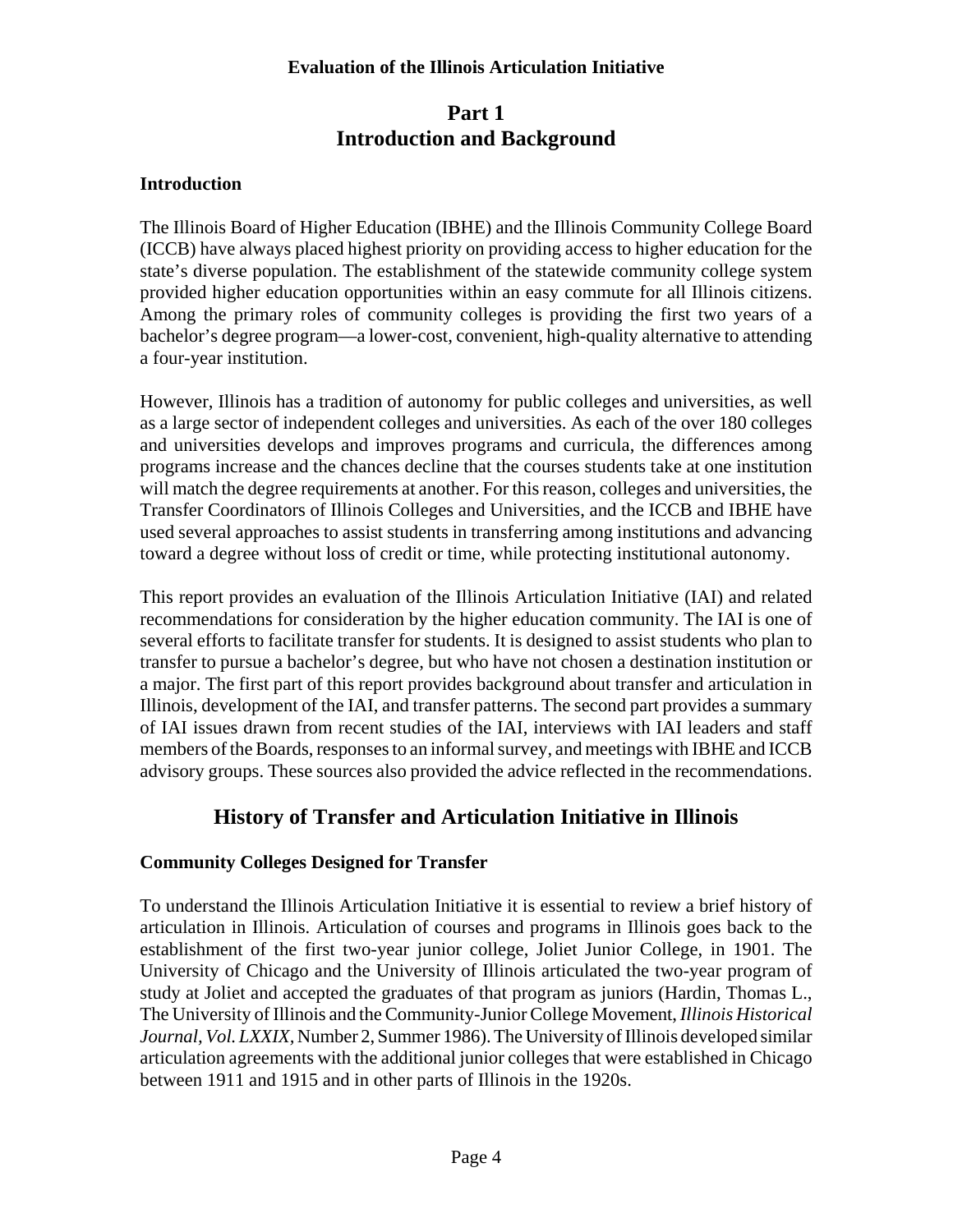For example, when La Salle-Peru Junior College opened in 1924, examiners from the University of Illinois visited the college and approved the curriculum there as being equivalent to the first two years at the University (Hardin 2).

Additional institution-to-institution articulation of courses and programs was established with the four-year colleges and universities as the two-year colleges produced more and more transfer students. These institution-to-institution agreements were and continue to be very useful to students who transferred to a particular four-year college or university.

After the establishment of the Illinois public community college system in 1965, the number of community colleges in the state more than doubled. Community colleges were sending their transfer students not just to one specific university but to several four-year colleges and universities throughout the state. While the institution-to-institution articulation was useful to some students (and to some extent to the community colleges in designing their courses), it was not useful to students who were undecided about their major field of study and/or their transfer institution. In addition, colleges were often unable to provide the very different courses required by the various four-year colleges and universities. As a result, the need to articulate courses and programs with a group of four-year colleges and universities became a high priority.

# **Early Program Articulation Initiatives**

To address this need, during the 1970s and 1980s the Illinois Community College Board created articulation panels consisting of faculty members from universities and community colleges in a number of discipline areas. These panels were asked to develop guidelines for courses and programs within each discipline that would be accepted for transfer by all of the participating universities. While community colleges were not required to conform to the guidelines developed by these panels, and universities were not required to accept courses meeting these guidelines, the work of these panels was generally accepted by both community colleges and universities. This was a important step forward for articulation among multiple institutions.

In 1971, the Transfer Coordinators of Illinois Colleges and Universities was formed to address and resolve transfer problems among colleges and universities. This group continued to use articulation panels to address the articulation of general education and major field courses in specific disciplines throughout the 1970s and the 1980s.

One example will illustrate how these articulation panels operated. In 1985, the community colleges had a problem with the computer course for business majors required by the public universities. Each university specified a different computer language. The ICCB and the Transfer Coordinators formed an articulation panel of business and computer faculty to resolve this problem. In just one meeting, this panel recognized that graduates of business programs would encounter the use of a variety of computer languages in businesses and industries and no one language is the best preparation. The faculty agreed that it is important for students to have experience with a structured computer language to ensure these concepts could be used in working with a variety of computer languages in the future.

As a result, the panel recommended that the universities should accept, in transfer, any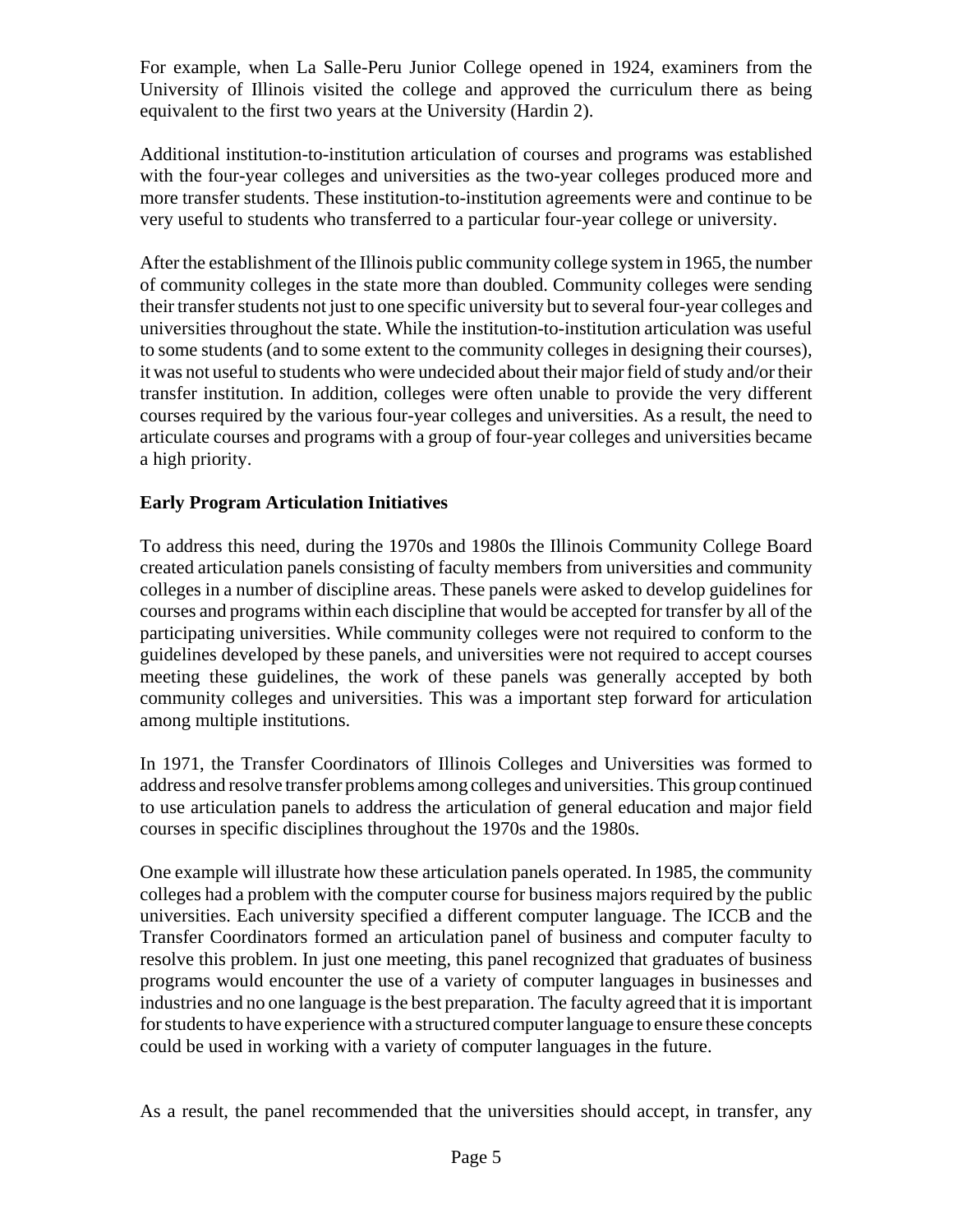introductory computer course for business majors that uses a structured computer language.

This recommendation was accepted by all the universities and community colleges. It is important to note that the articulation panels developed general guidelines for courses and programs that were accepted by universities without related review of all individual courses offered by the colleges.

#### **The Articulation Compact and Model Associate Degrees**

In the late 1960s, there was another articulation initiative, commonly called the Articulation Compact, among the community colleges and the public universities in Illinois to better address the needs of the large proportion of community college transfer students who were undecided about their major field of study and/or their destination institution. The Articulation Compact proposed that community college transfer students who complete the Associate in Arts or the Associate in Science degrees be accepted as juniors and as having satisfied the general education requirements of the public universities in Illinois. The Articulation Compact was formally approved as an Illinois Board of Higher Education Resolution in 1970.

The Articulation Compact was accepted by nine of the 12 public universities in Illinois. This articulation initiative enabled students to complete the AA or the AS degree at the community college while they were deciding on a major, and to have all their general education requirements completed when they transferred to a regional public university. It was a step toward meeting the transfer needs of students who were undecided or unsure about their major or their destination institution (the four-year institution to which they planned to transfer). It is important to note that the universities accepted the community colleges' AA and AS degrees as satisfying their own general education degree requirements without any guidelines and without the review of individual courses.

By the late 1980s, the public universities accepting the Articulation Compact were making significant changes in their general education requirements and could not continue to honor the Compact unless the community colleges upgraded their general education requirements for the AA and AS degrees. As a result, the ICCB, working with its Program Advisory Committee and the Transfer Coordinators, developed the Model AA and AS Degrees that contained general education requirements comparable to those at Illinois public universities. The community colleges adopted the model AA and AS degree guidelines, and the public universities, destination institutions for most of the community college students, continued to honor the Compact with the provision that the colleges followed the AA and AS model degree guidelines.

Although the regional universities that enrolled the large majority of the transfer students honored the Articulation Compact, the University of Illinois campuses in Urbana-Champaign and Chicago did not. Many community college leaders wanted to expand and enhance the transfer articulation to include not only the University of Illinois but also the independent colleges and universities in the state.

# **Development of the Illinois Articulation Initiative**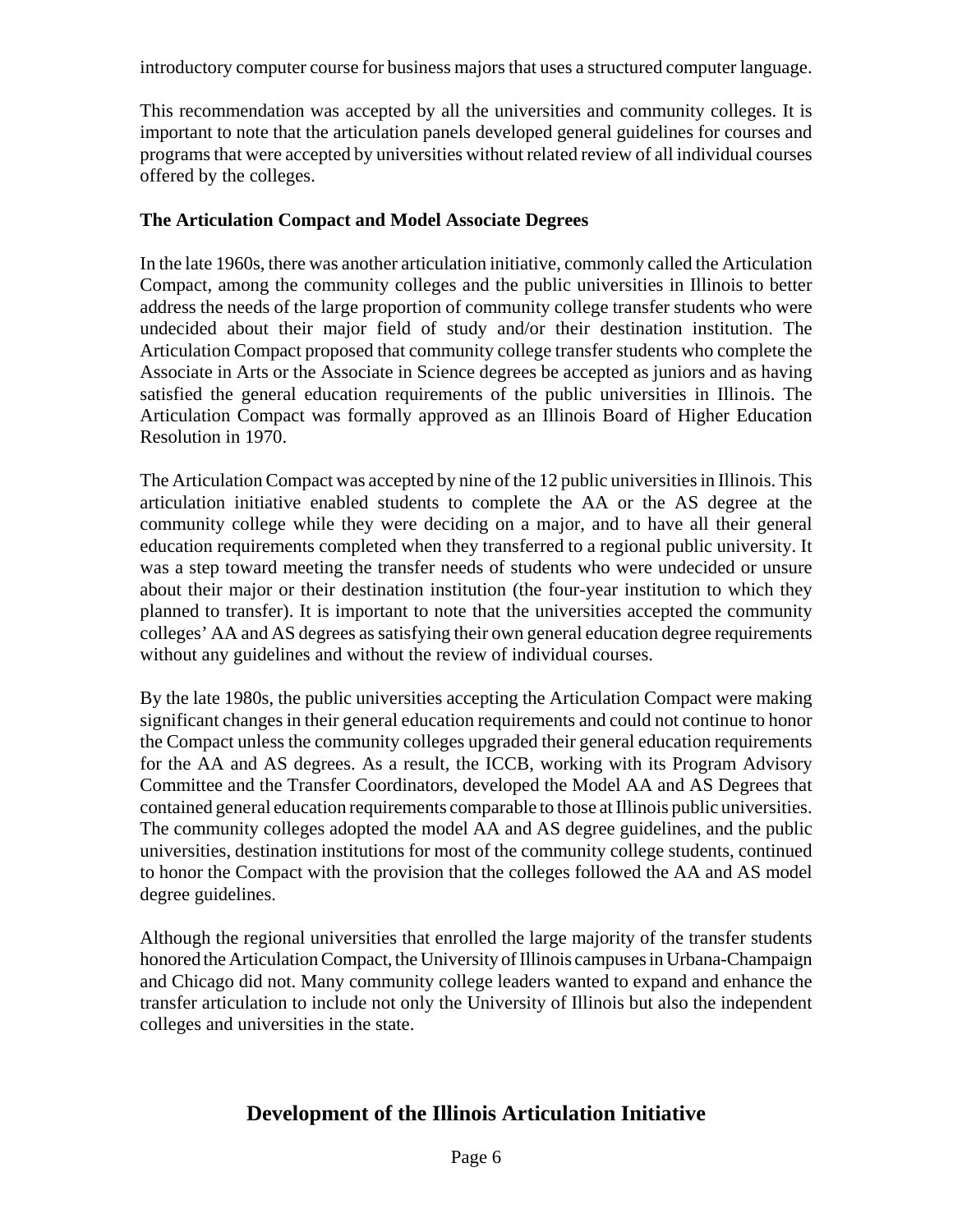#### **Strengthening Undergraduate Education**

In addition to concerns about acceptance of the Compact, two factors influenced the development of the Illinois Articulation Initiative. First, strengthening undergraduate education became a high priority both nationally and in Illinois during the 1980s.

As part of this effort, many Illinois universities strengthened and focused the general education component of their programs. Second, during the same period, higher education was serving increasing numbers of non-traditional students—part-time commuter students with family and/or work responsibilities; students who were not well prepared for college and needed remedial work; and students who delayed entry or "stopped out" and re-entered college. Community colleges offered significant opportunities to these students, but many of them had not formulated a plan to complete a bachelor's degree.

In 1992, the IBHE received a status report on transfer articulation issues prepared by its staff. Following discussion of this report, the IBHE directed the staff to address transfer articulation among Illinois colleges and universities and to develop a system that would include the participation of all public colleges and universities and as many of the independent colleges and universities as possible.

The Illinois Articulation Initiative was developed in response to this IBHE directive. It was designed to expand and improve the previous multi-institutional articulation efforts in Illinois. The Illinois Articulation Initiative was designed to serve primarily the students who start college being undecided or unsure about their major field of study and/or the destination institution, as well as the many students who change their major and/or decide to transfer to a different institution from the one they originally planned to attend. It was also designed to help community colleges meet the many different specific course requirements of multiple four-year colleges and universities by being able to offer the courses that would be acceptable for transfer by all colleges and universities in Illinois.

The development of the IAI was divided into two main segments: a General Education Core Curriculum (GECC) and lower-division courses in each major field that would meet the lower-division degree requirements in that major at all universities offering that degree.

#### **General Education Core Curriculum**

The General Education Core Curriculum was intended to encompass the basic core requirements needed to meet the general education objectives at all Illinois colleges and universities, ensuring that this curriculum would be accepted as satisfying the lower-division general education requirements for transfer students at all colleges and universities. Each institution could have its own unique general education curriculum, but would be expected to accept the IAI GECC as satisfying its lower-division general education curriculum for transfer students.

Just as faculty are primarily responsible for developing the general education requirements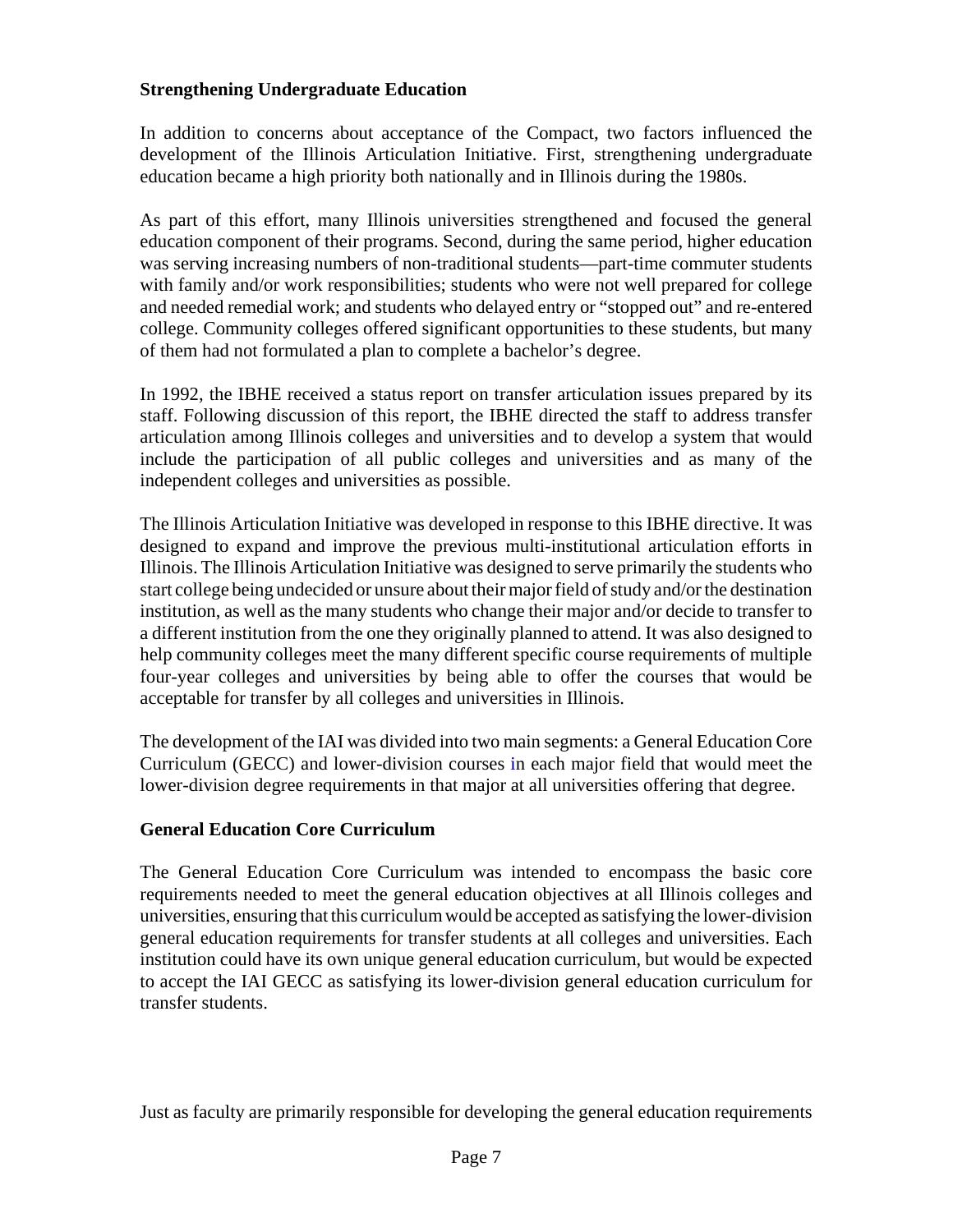at colleges and universities, the IBHE and the ICCB decided that faculty panels from Illinois colleges and universities should have the primary responsibility for developing the IAI GECC. Panels consisting primarily of faculty members, academic administrators, and transfer coordinators were formed in each of the general education disciplines to identify the core requirements in each discipline. A Steering Committee, consisting of the chairs of each discipline panel and additional members-at-large, was formed to coordinate the construction and development of the GECC.

# **Major Field Articulation**

The IAI major field articulation was intended to identify the lower-division general education and major field course requirements within each major that students should complete prior to transfer. The IAI major field articulation did not start until the IAI GECC was completed. The IAI Steering Panel that was formed to coordinate the development of the GECC also coordinated the work of the major field panels.

# **IAI Development 1993 to 2005**

The Illinois Board of Higher Education's annual progress reports on the Illinois Articulation Initiative provide a history of the development and implementation of the program since it was launched in 1993. These reports show steady progress and substantial cooperation and participation by colleges and universities and the staffs of the ICCB and IBHE. (See attached chronology of reports and policy statements.)

During 1993 and 1994, the General Education Core Curriculum was developed by faculty panels—in communications, humanities/fine arts, mathematics, physical and life sciences, and social and behavioral sciences. The GECC was approved by the Steering Panel, and subsequently endorsed by the IBHE and ICCB. Public and private colleges and universities were then invited to participate in the initiative, and by March of 1995, the presidents of all community colleges and public universities and 37 private institutions had indicated their intent to participate in the implementation of the GECC. In 2005, 48 community colleges, 6 private 2-year colleges, 12 public universities, and 44 4-year independent institutions were participating in the IAI.

The transferable GECC became effective for students entering college as first-time freshmen in the summer of 1998. In 1999-2000, faculty panels conducted fifth-year reviews of the five general education subject areas. A key component of the IAI was the development of a webbased information system available to students, advisors, faculty, and academic administrators throughout the state.

Between 1994 and 2005, 206 generic course descriptions were developed and refined in the five general education subject areas. These descriptions have been used to identify specific courses offered by colleges and universities that meet the guidelines for inclusion in a transferable core. Over 7,000 general education courses have met these guidelines and are listed by participating institutions on the ITransfer website.

In 1994 the first panels were established to develop recommendations for "course essentials for students transferring into specific baccalaureate majors." The first models for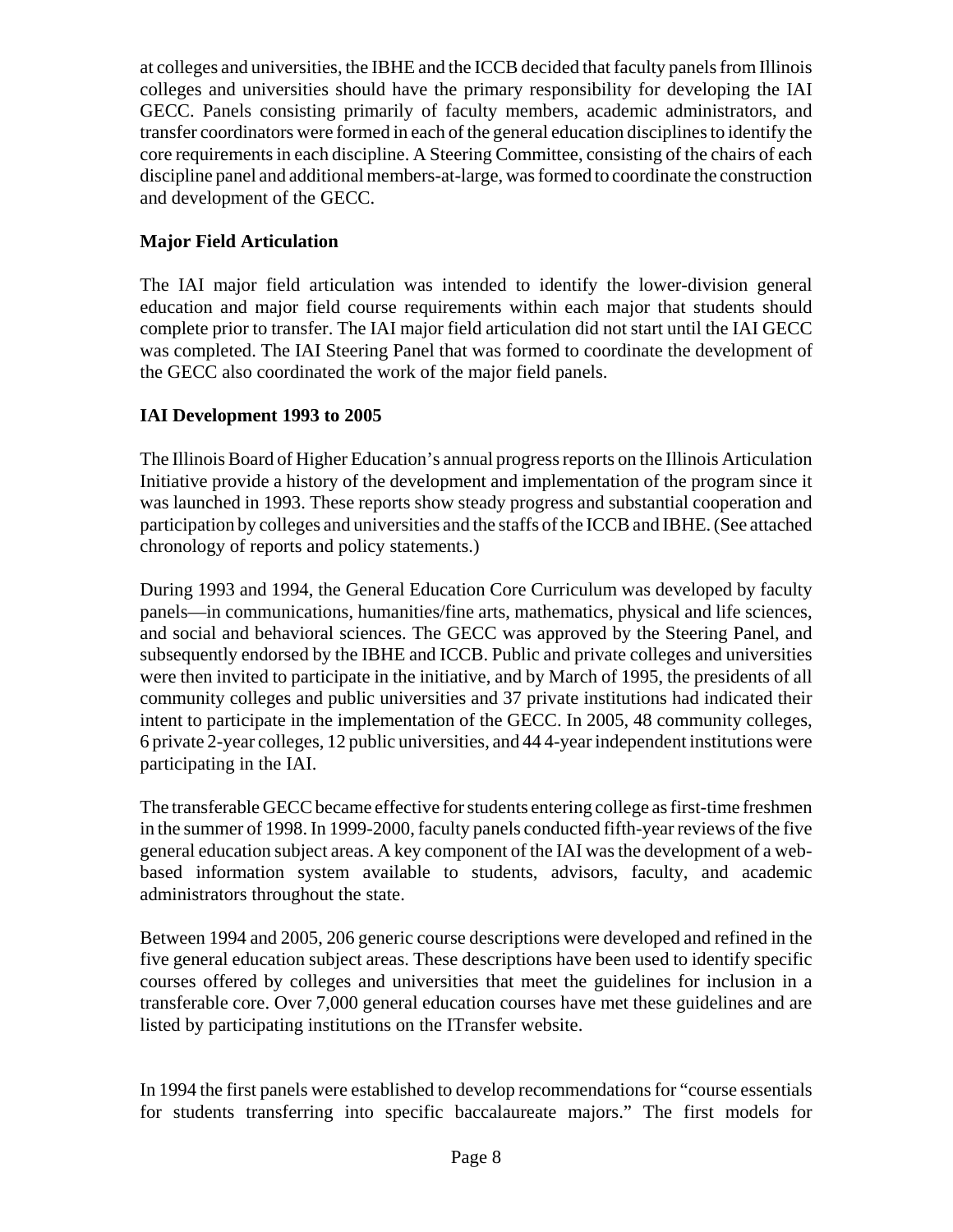majors—nursing and engineering—were endorsed in 1995. Additional models were developed and endorsed each year. By 2005, guidance for students in 27 major fields had been developed.

# **iTransfer Website**

In advance of the implementation of the GECC, the iTransfer Website became available to the public in May of 1997. The site provided course descriptions for the GECC and opportunities for students to identify the courses at each college that met the requirements.

As the major panels completed their work, course descriptions and lists of approved courses were added in each field. In 2005, the site provides information for students, parents, and college and university faculty and advisors. It serves as a central site for communications and resource materials for members of panels and committees.

# **Other Transfer and Articulation Processes**

The IAI did not replace other transfer processes. During the past 13 years, colleges and universities have continued to develop and improve  $2 + 2$  arrangements, which serve students who have decided on a major and destination institution. Dual admission programs have been developed allowing students to be admitted simultaneously to a community college and to bachelor's degree granting institution to pursue a specific curriculum.

The usefulness of  $2 + 2$  and other articulation agreements has been enhanced by the development of the Course Applicability System (CAS). This system provides detailed information to individual students about the transferability of courses between specific institutions. Updated annually, CAS allows students to identify the specific courses at their home college that have been approved by their destination college for the degree program they have selected. Currently, 29 community colleges and seven public universities have course descriptions and articulation information available on the transfer.org website. All public universities and five independent institutions have been licensed and are developing articulation guides for inclusion in the system.

IAI faculty panels found that the traditional transfer degree programs—the Associate in Arts and Associate in Science—did not allow students in some fields to take lower division prerequisites in the major and still complete a full GECC. Typically, these majors were very structured and required sequences of courses that needed to be taken in freshman and sophomore years. To meet the needs of students majoring in these fields, specialized associate degrees have been developed, including the Associate in Fine Arts, the Associate in Engineering Science, and the Associate in Art in Teaching. These programs do not include a full GECC curriculum.

# **Transfer Trends and Patterns**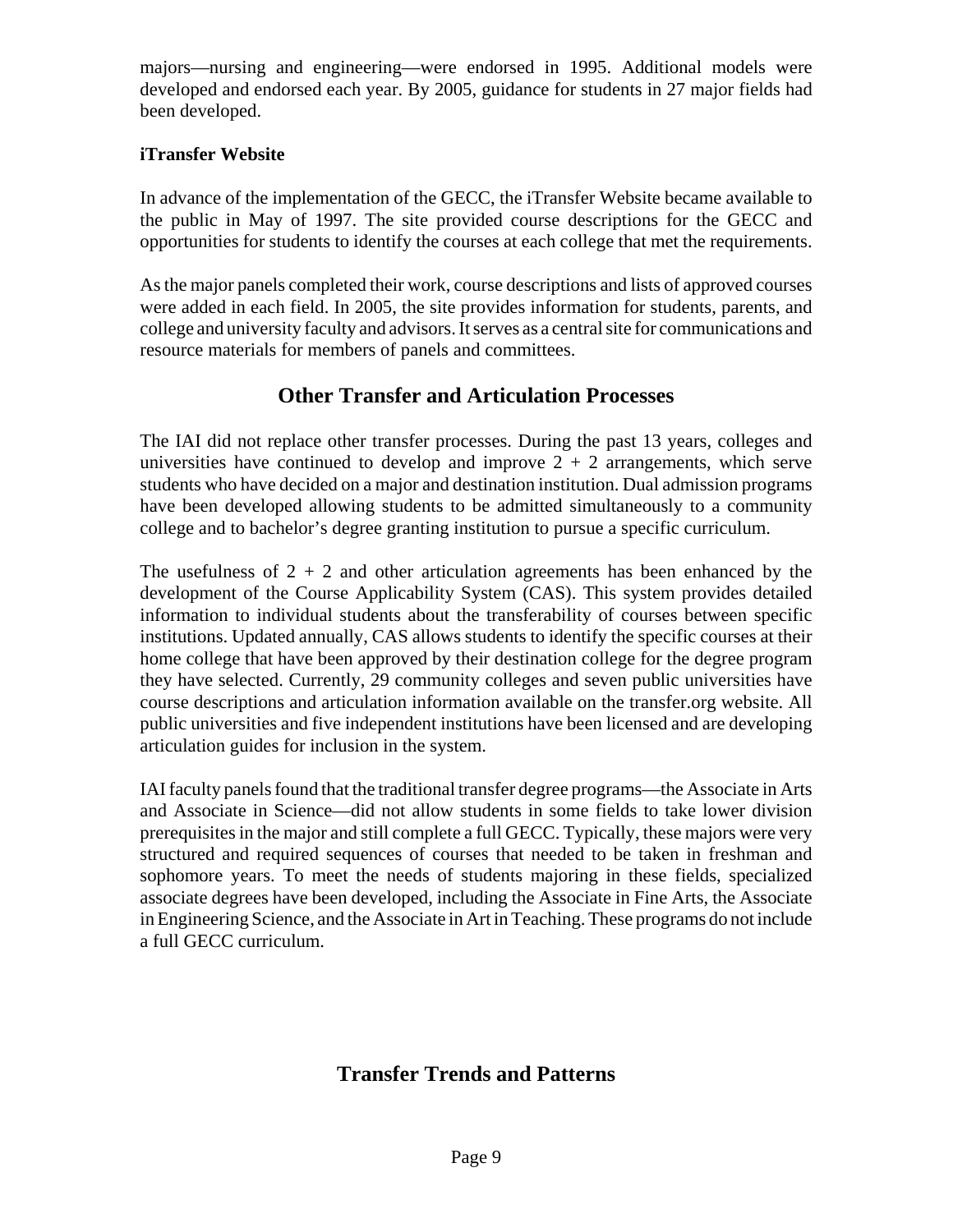It is difficult to assess directly whether IAI has been effective in assisting students with transferring smoothly from one Illinois institution to another. The initiative was founded on anecdotal evidence that students were losing credit, particularly those who transferred from a community college to a public university. While there are no quantitative measures of credit transfer, people involved with the initiative—faculty, transfer coordinators, academic administrators, and IBHE and ICCB staffs—believe that students have benefited from the initiative, particularly from the development of the GECC.

As shown in Table 1, in fall 1991 prior to the January 1992 launching of the IAI, over 48,000 students transferred into Illinois public and private colleges and universities. About 16,200 transferred to an Illinois institution from "Other Institutions" including out-of-state, foreign, and unknown institutions. Therefore, over 32,000—about two-thirds of these students—were known to have transferred from one Illinois institution to another. Between 1991 and 2004, the total number of transfer students enrolling for the first time in Illinois institutions declined only slightly. However, transfers from community colleges to public universities (initially the focus of the IAI) declined 10%.

Since the IAI was implemented in the fall of 1998, the total number of students transferring into Illinois institutions has increased 8%. Much of the increase may be attributed to substantial increases in transfers from "Other Institutions" to community colleges and to independent for-profit institutions. There was also a substantial increase in the number of students transferring from one community college to another. In contrast, transfers from community colleges to public universities and not-for-profit independent institutions declined 8% and 5% respectively.

Basic transfer data shown in Table 1 does not reveal changes associated specifically with the beginning of the IAI or its implementation in 1998. There are many factors that influence transfer patterns. Enrollment trends provide a partial explanation. Table 2 shows the substantial increase in undergraduate enrollment in independent for-profit institutions that parallels the increases in transfers to and from these institutions shown in Table 1. However, the increases in enrollment in community college baccalaureate transfer programs are not reflected in the numbers of transfers from community colleges.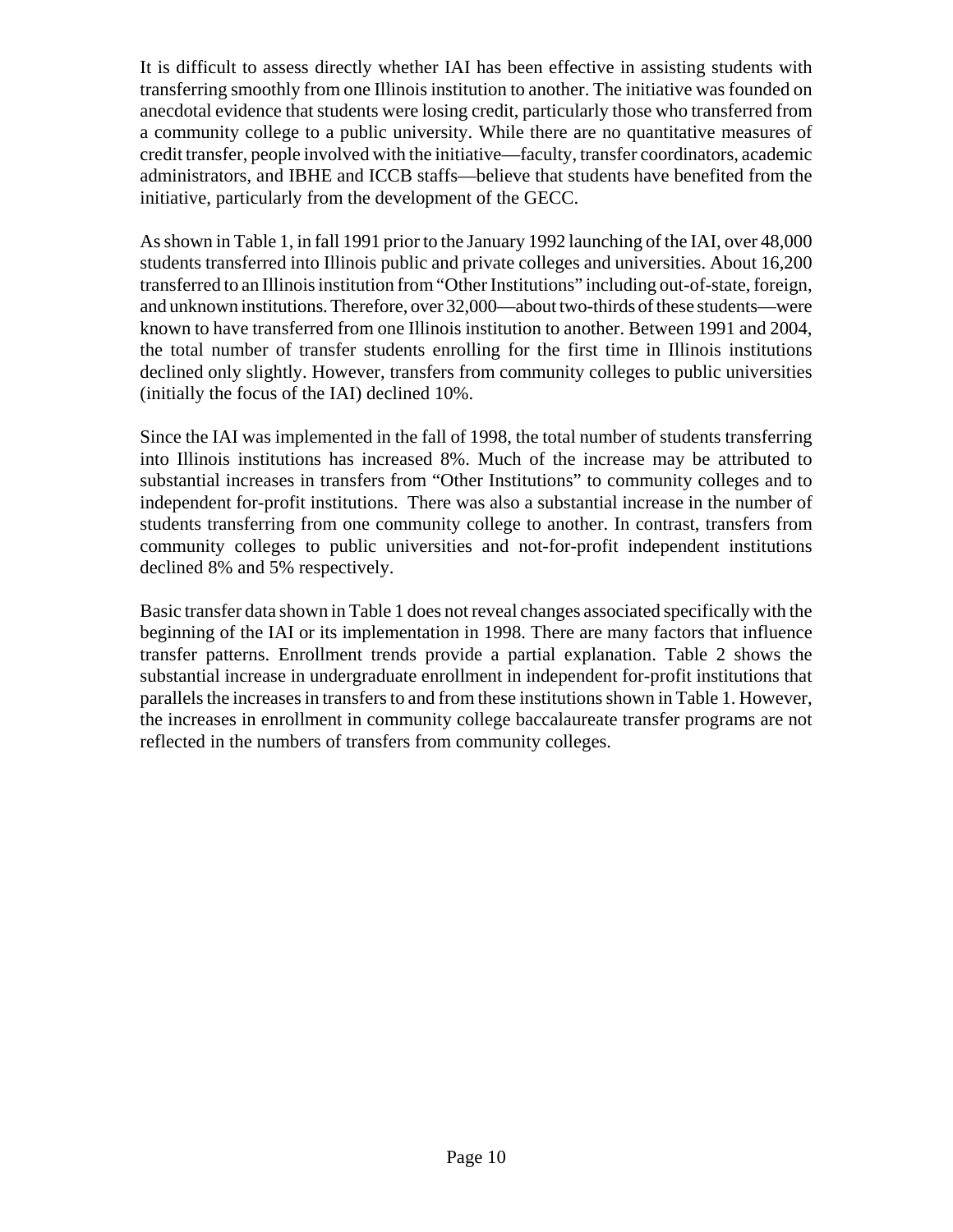#### **Table 1 Patterns of Inter-institutional Undergraduate Transfer Fall 1991, 1998, and 2004**

|                                                 | Fall 1991 | <b>Fall 1998</b> | <b>Fall 2004</b> | % Change     | % Change     |
|-------------------------------------------------|-----------|------------------|------------------|--------------|--------------|
|                                                 | Total     | Total            | Total            | 1991 to 2004 | 1998 to 2004 |
| <b>Total Transfers</b>                          | 48,359    | 43,726           | 47,165           | $-2%$        | 8%           |
| <b>From Public Universities</b>                 | 6,755     | 5,976            | 5,329            | $-21%$       | $-11%$       |
| To Public Universities                          | 1,681     | 1,304            | 1,129            | $-33%$       | $-13%$       |
| To Community Colleges                           | 3,697     | 3,426            | 3,051            | $-17%$       | $-11%$       |
| To Independent NFP Institutions                 | 1,350     | 1,172            | 955              | $-29%$       | $-19%$       |
| To Independent For-Profit Institutions          | 27        | 74               | 194              | 619%         | 162%         |
| <b>From Community Colleges</b>                  | 19,990    | 20,702           | 20,405           | 2%           | $-1\%$       |
| To Public Universities                          | 10,999    | 10,807           | 9,937            | $-10%$       | $-8%$        |
| To Community Colleges                           | 4,014     | 3,481            | 3,969            | $-1%$        | 14%          |
| To Independent NFP Institutions                 | 4,844     | 6,126            | 5,844            | 21%          | $-5%$        |
| To Independent For-Profit Institutions          | 133       | 288              | 655              | 392%         | 127%         |
| <b>From Independent NFP Institutions</b>        | 5,360     | 4,141            | 4,203            | $-22%$       | $1\%$        |
| To Public Universities                          | 1,317     | 1,005            | 928              | $-30%$       | $-8%$        |
| To Community Colleges                           | 2,726     | 2,048            | 2,071            | $-24%$       | 1%           |
| To Independent NFP Institutions                 | 1,285     | 981              | 993              | $-23%$       | 1%           |
| To Independent For-Profit Institutions          | 32        | 107              | 211              | 559%         | 97%          |
| <b>From Independent For-Profit Institutions</b> | 411       | 314              | 556              | 35%          | 77%          |
| To Public Universities                          | 45        | 30               | 30               | $-33%$       | 0%           |
| To Community Colleges                           | 229       | 120              | 203              | $-11%$       | 69%          |
| To Independent NFP Institutions                 | 116       | 140              | 235              | 103%         | 68%          |
| To Independent For-Profit Institutions          | 21        | 24               | 88               | 319%         | 267%         |
| <b>From Other Institutions</b>                  | 15,843    | 12,593           | 16,672           | 5%           | 32%          |
| To Public Universities                          | 3,938     | 3,730            | 3,896            | $-1\%$       | 4%           |
| To Community Colleges                           | 6,603     | 4,582            | 7,417            | 12%          | 62%          |
| To Independent NFP Institutions                 | 4,582     | 3,948            | 4,224            | $-8%$        | 7%           |
| To Independent For-Profit Institutions          | 720       | 333              | 1,135            | 58%          | 241%         |
| <b>Total From All Institutions</b>              |           |                  |                  |              |              |
| To Public Universities                          | 17,980    | 16,876           | 15,920           | $-11%$       | $-6%$        |
| To Community Colleges                           | 17,269    | 13,657           | 16,711           | $-3%$        | 22%          |
| To Independent NFP Institutions                 | 12,177    | 12,367           | 12,251           | 1%           | $-1%$        |
| To Independent For-Profit Institutions          | 933       | 826              | 2,283            | 145%         | 176%         |

Sources: IBHE, *1992 Data Book,* Table V-1; *1999 Data Book,* Table V-1; and *2005 Data Book,* Table V-1)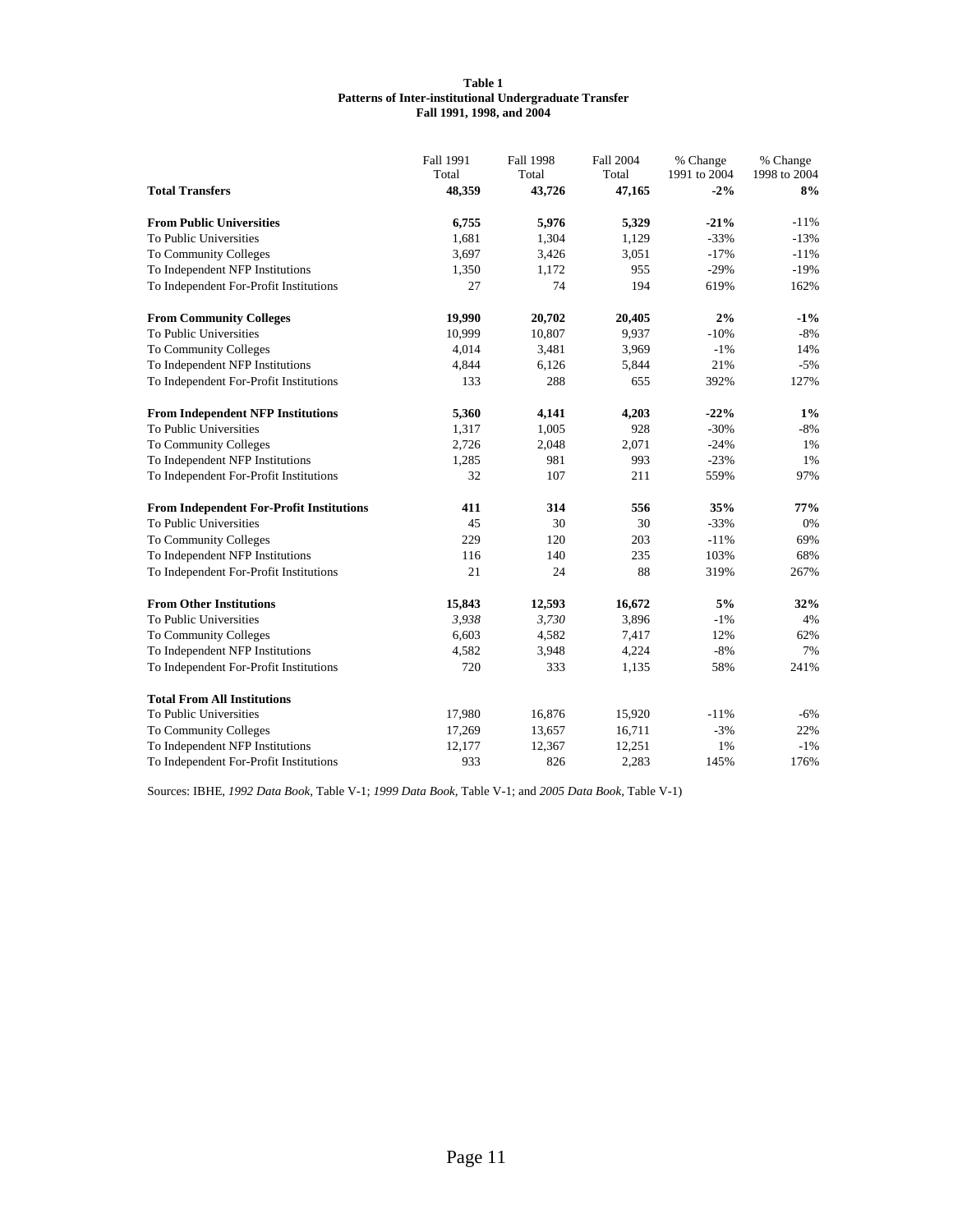| Table 2                                                                        |
|--------------------------------------------------------------------------------|
| Fall Enrollment of Undergraduate and Baccalaureate Transfer Students by Sector |
| 1991, 1998, and 2004                                                           |

|                                            | <b>Fall 1991</b> | <b>Fall 1998</b> | <b>Fall 2004</b> | % Change<br>1991 to 2004 | % Change<br>1998 to 2004 |
|--------------------------------------------|------------------|------------------|------------------|--------------------------|--------------------------|
| Public University - Undergraduate          | 151.189          | 145,903          | 149.355          | $-1\%$                   | 2%                       |
| Community College - Baccalaureate Transfer | 114.006          | 111.126          | 127.321          | 12%                      | 15%                      |
| Independent NFP - Undergraduate            | 112.743          | 115.647          | 127,967          | 14%                      | 11%                      |
| Independent For-Profit - Undergraduate     | 12.241           | 15.287           | 26.782           | 119%                     | 75%                      |

Sources: IBHE, *1992 Data Book,* Tables I-2, II-9, I-4; *1999 Data Book,* Tables I-2, II-10, I-4; and *2005 Data Book,* Tables I-5, II-10, I-7)

Because Northern Illinois University annually accepts more students in transfer than any other university, its study of 805 transfer students provides some useful insights. The study indicated that most students are satisfied with their transfer experience and that both the community colleges and the University provided appropriate assistance. As Table 3 shows, a majority of students did the following: planned to transfer when they entered the community college, completed an associate degree, and transferred credit in the major. While only 22% of the NIU transfer students were aware of IAI specifically and only 3% had used the website, all students seemed to have benefited from the development of the GECC. Among students who transferred before receiving an associate degree, a majority had completed some or all of the GECC. Despite the overall satisfaction with the transfer process, a substantial proportion of students reported that they had some lost credit in transfer, and most of them did not know why.

| Table 3<br><b>Selected Results of NIU Study</b><br>of Transfer Students |             |  |  |  |
|-------------------------------------------------------------------------|-------------|--|--|--|
|                                                                         | Percent of  |  |  |  |
|                                                                         | Respondents |  |  |  |
| Planned to transfer                                                     | 92          |  |  |  |
| Aware of IAI                                                            | 22          |  |  |  |
| Completed an Associate Degree                                           | 69          |  |  |  |
| Among Students who did not complete a                                   |             |  |  |  |
| degree                                                                  |             |  |  |  |
| Completed the GECC                                                      | 30          |  |  |  |
| Completed part of the GECC                                              | 58          |  |  |  |
| Transferred credit in the major                                         | 72          |  |  |  |
| Lost some credit in transfer                                            | 43          |  |  |  |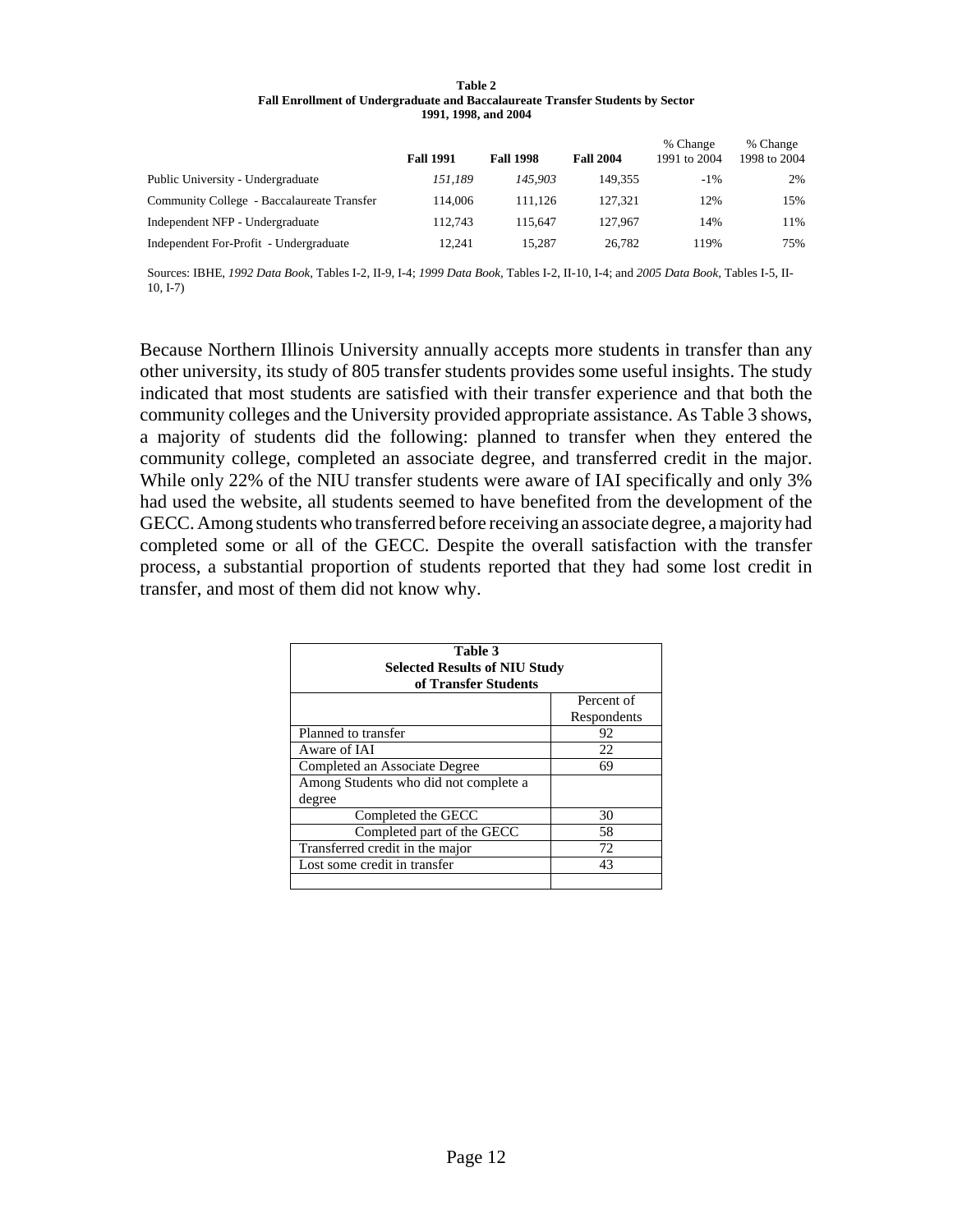# **Part 2 Evaluation and Recommendations**

The Illinois Articulation Initiative (IAI) is a significant statewide cooperative effort among all colleges and universities in Illinois and is designed to facilitate the transfer process for the many college students who are undecided about their major, who change their major during the first two years of college, who are undecided about their destination institution, or who transfer to an institution different than the one they initially planned to attend. Although the number of students and patterns of transfer may vary over time, the ability to transfer among institutions is an increasingly important factor in assuring access, particularly for non-traditional students.

While there are other articulation efforts in Illinois designed to facilitate the transfer of students from one institution to another, most serve only students who know their major and their destination institution and who do not change either of those decisions. However, the IAI is the only articulation initiative that involves the cooperation of all Illinois colleges and universities in developing guidelines for a common lower-division general education core curriculum that is accepted for transfer by participating Illinois institutions. This is a remarkable accomplishment that is worth preserving and continually improving.

#### **Approaches to the Evaluation and Sources of Information**

The following evaluation and recommendations are based on information drawn from several sources. Recent studies of the IAI were reviewed. Of particular interest was the *Review of Baccalaureate Major Panel Roles,* a report submitted to the IAI Steering Panel in April 2005. A list of other studies is attached. Information was also drawn from IBHE policy studies and IAI status reports listed in the attached chronology.

In addition to review of formal studies, meetings were held with IBHE and ICCB staffs, advisory committees of both boards, and selected college and university representatives who have provided leadership throughout the initiative. In addition, public and private college and university representatives provided written responses to informal discussion questions distributed at meetings. Some colleges convened meetings of staff responsible for transfer activities and provided summaries of their comments.

A report and preliminary recommendations were distributed by IBHE and ICCB staffs to faculty, academic officers, transfer coordinators and others involved in the IAI at college and universities. Over 50 individuals and groups—representing community colleges, public universities, and independent institutions—responded to the preliminary recommendations. All of the comments and suggestions were thoroughly reviewed and discussed with IBHE and ICCB staffs. The final recommendations include some substantial changes and clarifications based on these comments and suggestions. For example, the recommendations related to the role and responsibilities of the GECC panels were substantially revised.

The recommendations presented in this report are intended to support the elements of the IAI that best serve students and to streamline the processes for institutions and the staffs of the coordinating boards.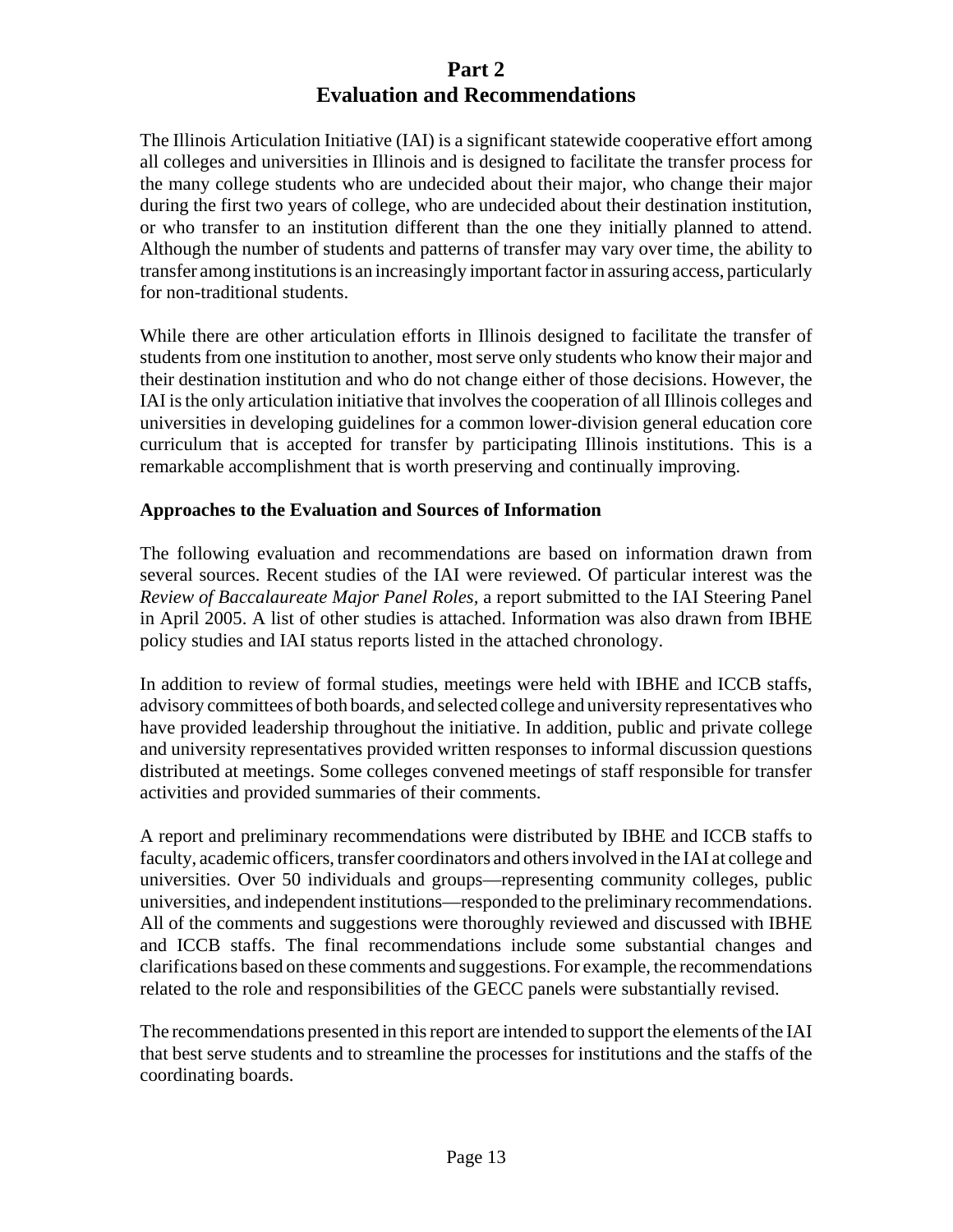The recommendations are based on the principle that the benefits of a process should be commensurate with the effort involved, and that students should be the beneficiaries.

The recommendations also recognize that individual colleges and universities have the primary responsibility for the quality of instruction and that they participate in IAI by choice. The IAI panels and committees derive their roles and responsibilities from participating institutions with the support of IBHE and ICCB staffs. Finally, the recommendations are designed to promote alignment of IAI with the several other methods for facilitating transfer for students. Recommendations include the following:

- Clarifying the purposes of the Illinois Articulation Initiative (Recommendation 1)
- Refining the role and responsibilities of the GECC panels to focus on developing content guidelines and learning outcomes and making the approval of individual courses more objective and efficient (Recommendations 2 and 3).
- Calling upon faculty at individual colleges and universities for certifying that courses meet IAI guidelines before submission to panels. (Recommendations 3 and 5)
- Refocusing the roles and responsibilities of the major field panels (Recommendation 4 and 5).
- Reorganizing the Steering Panel and the Technical Task Force to form a statewide transfer advisory committee that would advise the boards on all transfer initiatives. (Recommendation 6, 7, and 8)
- Defining the roles and responsibilities of participating colleges and universities, the Illinois Community College Board, and the Illinois Board of Higher Education, consistent with changes to the roles of the panels. (Recommendations 9 and 10)
- Improving representation and participation in panels. (Recommendations 11) and 12)
- Encouraging institutions to expand options for students who have not completed the GECC prior to transfer. (Recommendation 13)
- Implementing a common website to guide students to appropriate transfer information. (Recommendation 14)
- Developing methods for the continuous evaluation of the transfer of students among Illinois colleges and universities. (Recommendation 15)

# **Clarifying Purposes of IAI**

There is general consensus that the primary purpose of the IAI is to facilitate students' transfer from one institution to another with minimal loss of credit. IBHE policies state that transfer students "should be able to progress toward baccalaureate degree completion at a rate comparable to that of students who entered the baccalaureate institution as first-time freshman."

IAI was designed primarily to serve undecided and self-advising students who planned to transfer but had not selected an institution or a major.

Students who have selected their next institution and major (or narrowed their choices) are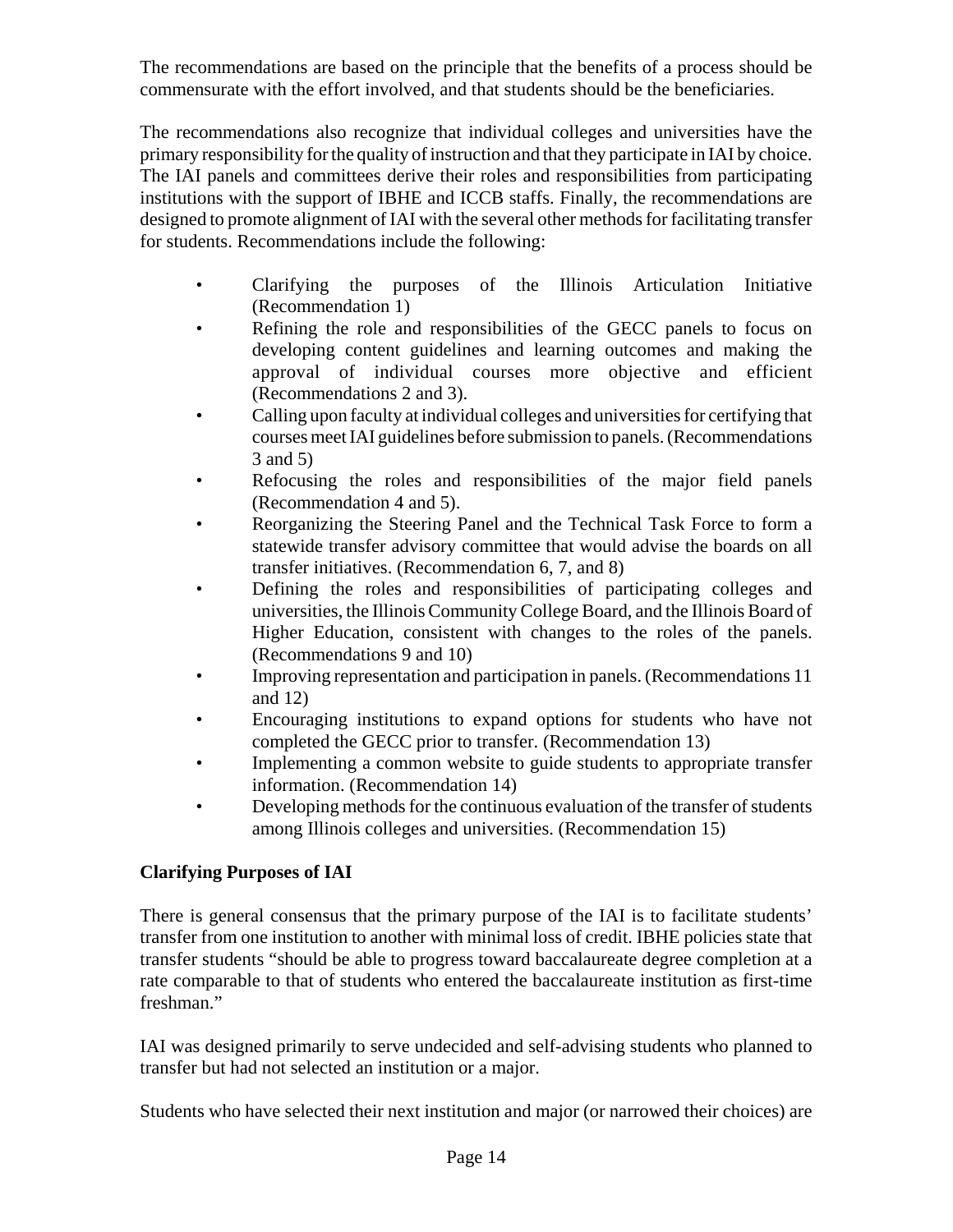better served by other transfer tools, such as 2+2 inter-institutional agreements, dual admission plans, specialized transfer degree programs, and the Course Applicability System (CAS). Despite the original purpose and the continued development of other transfer tools, IAI is seen by some as the primary conduit for transfer information and the primary solution for nearly all transfer problems.

# **RECOMMENDATION 1: Statement of Purposes**

## **The general goals of the Illinois Articulation Initiative are:**

- a. To enhance the transfer among all Illinois colleges and universities in Illinois for students who change or are undecided about their destination institution or major.
- b. To promote cooperation among all regionally accredited Illinois community colleges, public universities, and independent colleges and universities in this articulation effort.
- c. To involve faculty in discussion and consideration of developments in disciplines, content guidelines and learning outcomes for college students.
- d. To enable community colleges to develop their own general education courses that will be accepted by all receiving institutions in Illinois.
- e. To provide comprehensive information on the equivalency of courses for college and university advisors.
- f. To identify the minimum content and performance standards for a general education curriculum that will be accepted as meeting the lower-division general education requirements for transfer students at all Illinois colleges and universities.

#### **Clarifying Roles and Responsibilities**

As the purposes of IAI have evolved, so too have the roles and responsibilities of the organizations contributing to the success of the initiative. The coordinating boards and their staffs; the colleges and universities including their faculties and academic leadership; and the IAI panels and committees each have responsibilities for the initiative. In addition, the Transfer Coordinators have played a major role in solving transfer and articulation issues and in developing the IAI and other transfer tools. During the 1990s, IBHE's Academic Leadership Group provided policy leadership during the implementation of IAI and was available to assist in the resolution of transfer problems between institutions when needed.

| <b>Coordinating Boards</b>     | <b>IAI</b> Units            | Colleges and Universities  |  |  |  |
|--------------------------------|-----------------------------|----------------------------|--|--|--|
| Board of Higher Education      | <b>Steering Panel</b>       | <b>Faculties</b>           |  |  |  |
| <b>IBHE Staff</b>              | <b>Technical Task Force</b> | Academic leadership        |  |  |  |
| <b>Community College Board</b> | 5 General Education Panels  | Student services personnel |  |  |  |
| <b>ICCB</b> Staff              | 24 Major Field Panels       |                            |  |  |  |
|                                | Website staff               |                            |  |  |  |
| <b>Transfer Coordinators</b>   |                             |                            |  |  |  |
| IBHE Academic Leadership Group |                             |                            |  |  |  |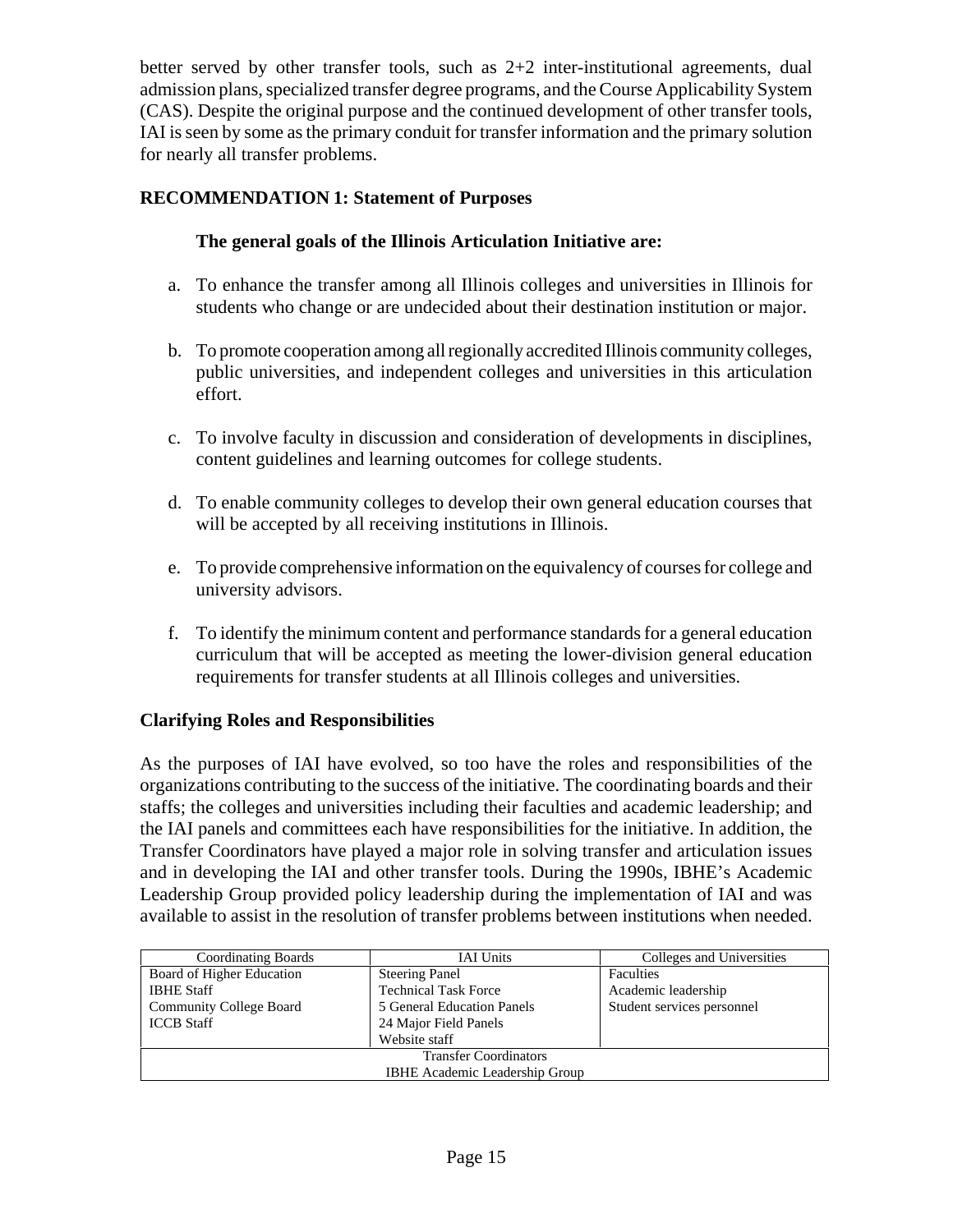As the IAI has taken on additional purposes, responsibility has shifted from the boards and their staffs and the colleges and universities to the IAI panels and committees. Some of those interviewed raised concerns, not about what each group was doing, but about the apparent lack of definition and common understanding about the respective roles and responsibilities. The following recommendations suggest refined definitions of the roles and responsibilities of the key IAI groups.

The evaluators recognize that the Transfer Coordinators will continue to play a major role in facilitating transfer for students and improving communications among all institutions. Because this is an independent group, the following recommendations do not address their roles and responsibilities.

# **Roles and Responsibilities - General Education Panels**

Our evaluation revealed that the IAI GECC was well accepted by the institutions and that the goals and objectives of the GECC are being achieved. The IAI GECC is serving many transfer students very well, especially those who are undecided about a major and/or their transfer institution. The IAI GECC discipline panels consist primarily of faculty, but also include Transfer Coordinators and Chief Academic Officers. This seems to be a good balance of faculty and academic administrators that has enabled the IAI GECC panels to be effective. These panels were successful in developing the IAI GECC which is being accepted as satisfying the lower-division general education requirements for transfer students by all Illinois public universities, all public community colleges, and many independent colleges and universities in the state. In addition, the panels have identified the courses in each discipline area that would meet the objectives of the GECC.

While the goals and objectives of the IAI GECC are being achieved, there are a number of processes and functions that need to be improved to make the articulation of general education courses more efficient and more objective. One of the major problems is that the roles and responsibilities of the IAI panels are not clearly articulated and monitored. As a result, panels have gradually assumed responsibilities that are much different from their original purposes.

*Quality Control.* Some of the panels have assumed the role of quality control for courses on a statewide basis, extending their purview beyond what is to be taught to how it will be taught, and beyond an institution's course standards to the syllabi of individual faculty members. Assuring quality control is the responsibility of individual colleges and universities, and is not an appropriate role for IAI panels.

Assuming this role leads to micro-management of the quality controls of instruction at the local institutions, delays course approvals, and impinges on institutional authority. Comments received during the evaluation of the IAI suggested that some panels require institutions to submit materials that go beyond the description of a course or ask for the syllabi of individual faculty members, rather than the institution's master syllabus. Some panels ask for evidence of the quality of a required writing assignment, rather than simply confirm that a writing assignment is included. The Marshall and Kerber study indicated that some panel members wanted to expand the quality control role.

In addition, a primary role and responsibility of the panels is to develop clear and well-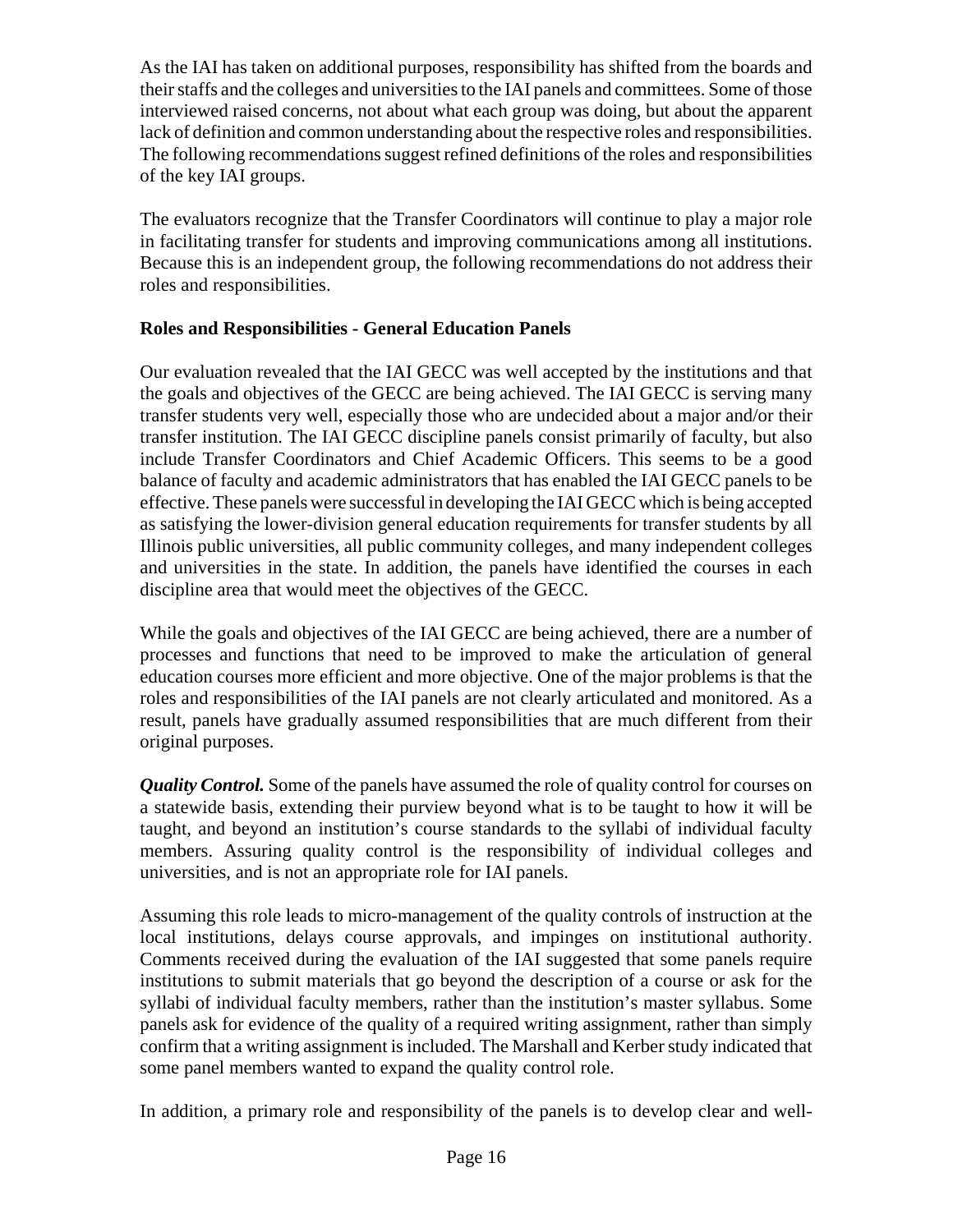written general guidelines and learning objectives for courses in their particular disciplines. However, some panels rely on unwritten subjective criteria to review courses. As a result, their decisions may be inconsistent and depend on who is attending the meeting rather than on objective guidelines. Currently the IAI GECC panels review all courses submitted by the institutions to determine if the courses are equivalent to those already described by the panel or, in the case of unique new courses, to determine if they satisfy the content guidelines and learning objectives for the GECC requirements in that discipline. While this process is working, it is often very inefficient and courses are frequently not reviewed in a timely manner. It is not uncommon for the process to take a year or longer.

During the first half of 2005, each of the general education faculty panels met once. The decision reports from these meetings show that the panels considered 144 courses and approved 67 for inclusion in the GECC. For 42 of the 77 courses not approved, the panels indicated that more information or clarification was needed.

*Course Approval.* Some panels do not have clearly written content guidelines, learning objectives, and course descriptions. Other panels seem to dictate the courses with too much specificity, prohibiting local college and university faculty to meet course objectives in diverse ways. The panels should ensure that the content guidelines and learning objectives for the GECC are met but should also recognize that these can be accomplished in many different ways by creative faculty.

Poor attendance at panel meetings and lack of participation in the course review process was frequently cited as a problem. As a result, some of the course review decisions are made by only a few of the panel members. In addition, while some panels have been successful in using electronic means to review courses, other panels have had great difficulty in utilizing this method.

The primary responsibility for ensuring that courses meet the content guidelines and learning objectives developed by the IAI panels for meeting the requirements of the IAI GECC should be that of the faculty at the local colleges and universities. Some institutions do not fully consider the guidelines and objectives for transfer when developing new courses and some do not conduct an internal review of a course to certify that it meets GECC course criteria and to assure that the materials appropriately reflect this. By understanding the IAI GECC content guidelines and learning objectives, local faculty can not only develop appropriate course descriptions and course syllabi, but they can also incorporate materials and lesson plans to enhance these objectives in their courses.

The IBHE and ICCB have the authority and responsibility for coordinating statewide efforts in higher education in Illinois and can facilitate the approval process. Using the course content guidelines and learning objectives developed by the IAI panels, the IBHE and ICCB staffs can screen the courses submitted by the colleges and universities before the courses are forwarded to the panels.

The following recommendations address the roles and responsibilities of GECC faculty panels and suggest revisions to the course approval process.

# **RECOMMENDATION 2: Roles and Responsibilities of GECC Faculty Panels**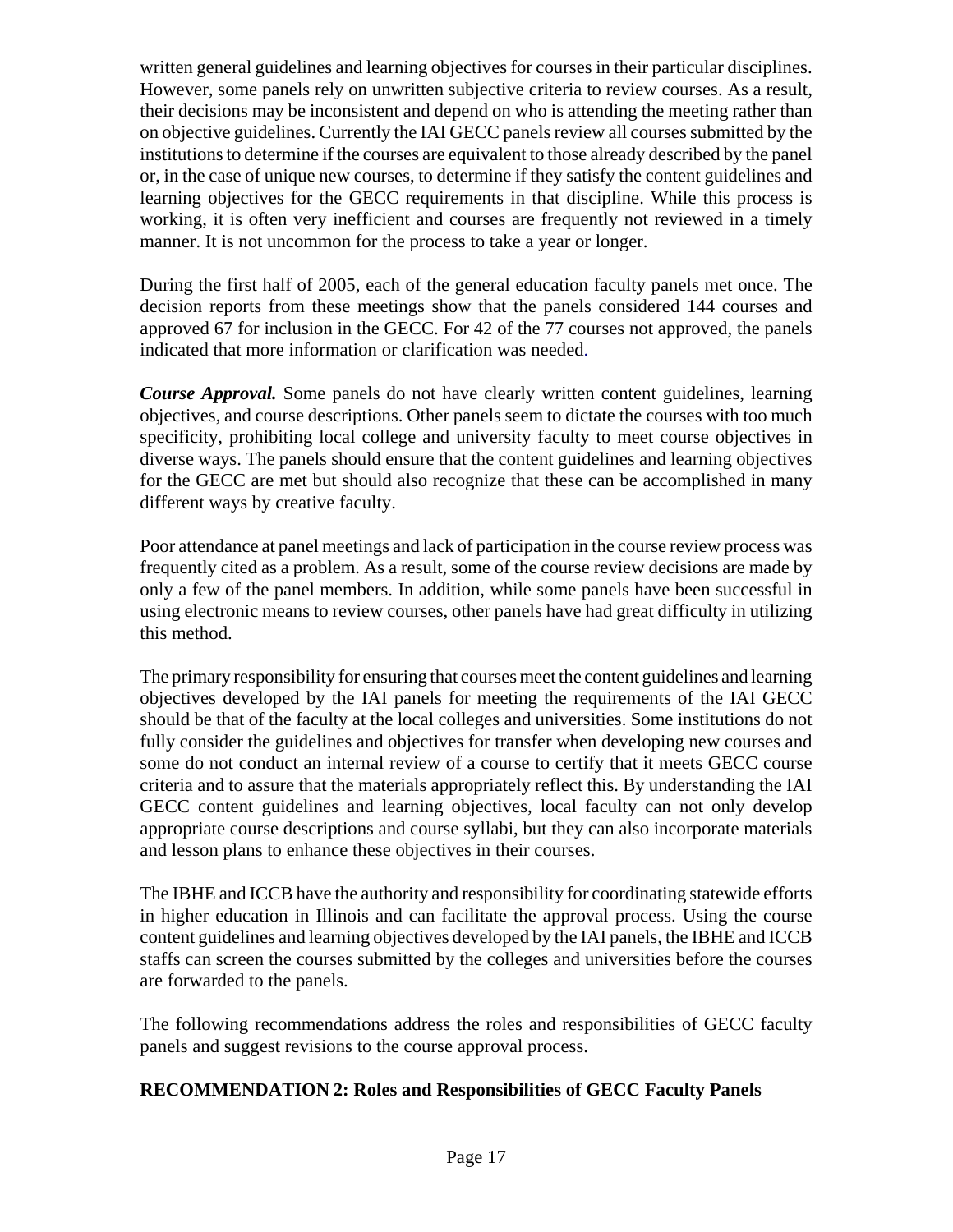## **The roles and responsibilities of the IAI GECC panels should be the following:**

- a) Provide a forum for faculty from public and private colleges and universities to guide the transferable General Education Core Curriculum, to develop common understandings about general education objectives and curriculum content, and to monitor changes and developments in the disciplines.
- b) Develop the general content guidelines and learning objectives for courses to meet the GECC requirements in the particular discipline area. The content guidelines and learning objectives should identify the essential concepts, objectives, and competencies to meet minimum standards for courses in this area.
	- The descriptions should be clear enough for faculty or the department chair in this discipline at the local institution to easily determine whether or not a local course meets these guidelines.
	- These descriptions should be specific enough to ensure that the courses in this category meet the minimum standards for satisfying the GECC requirements, but should be general enough to allow for local institutional diversity.
- a) Articulate the rationale for the content guidelines and learning objectives for courses to meet the GECC in this discipline area to faculty in this field at all Illinois colleges and universities.
- b) Conduct the final review of courses to determine if they meet the IAI content guidelines and learning objectives for courses in this discipline area.
- c) Identify new trends in the discipline area that go beyond meeting the standards of the GECC and disseminate these as suggestions to colleges and universities in Illinois.

# **RECOMMENDATION 3: The IAI Course Review and Approval Process should be revised as follows:**

- a) The primary responsibility for determining if courses developed by local institutions satisfy the content guidelines and learning objectives developed by the IAI panels should belong to the faculty at the local institutions.
- b) The IBHE and ICCB staffs should screen courses submitted by the colleges and universities prior to review by the IAI panels and send back courses that do not contain all the needed information and/or clearly do not meet the IAI guidelines.
- c) The IAI GECC panels should review courses submitted for IAI approval during the first week of six scheduled months using electronic means.
- d) Colleges and universities should develop appropriate local process for faculty to review courses and certify that they meet the IAI GECC content guidelines and learning objectives prior to submission for posting on the iTransfer website if such a process is not currently in use.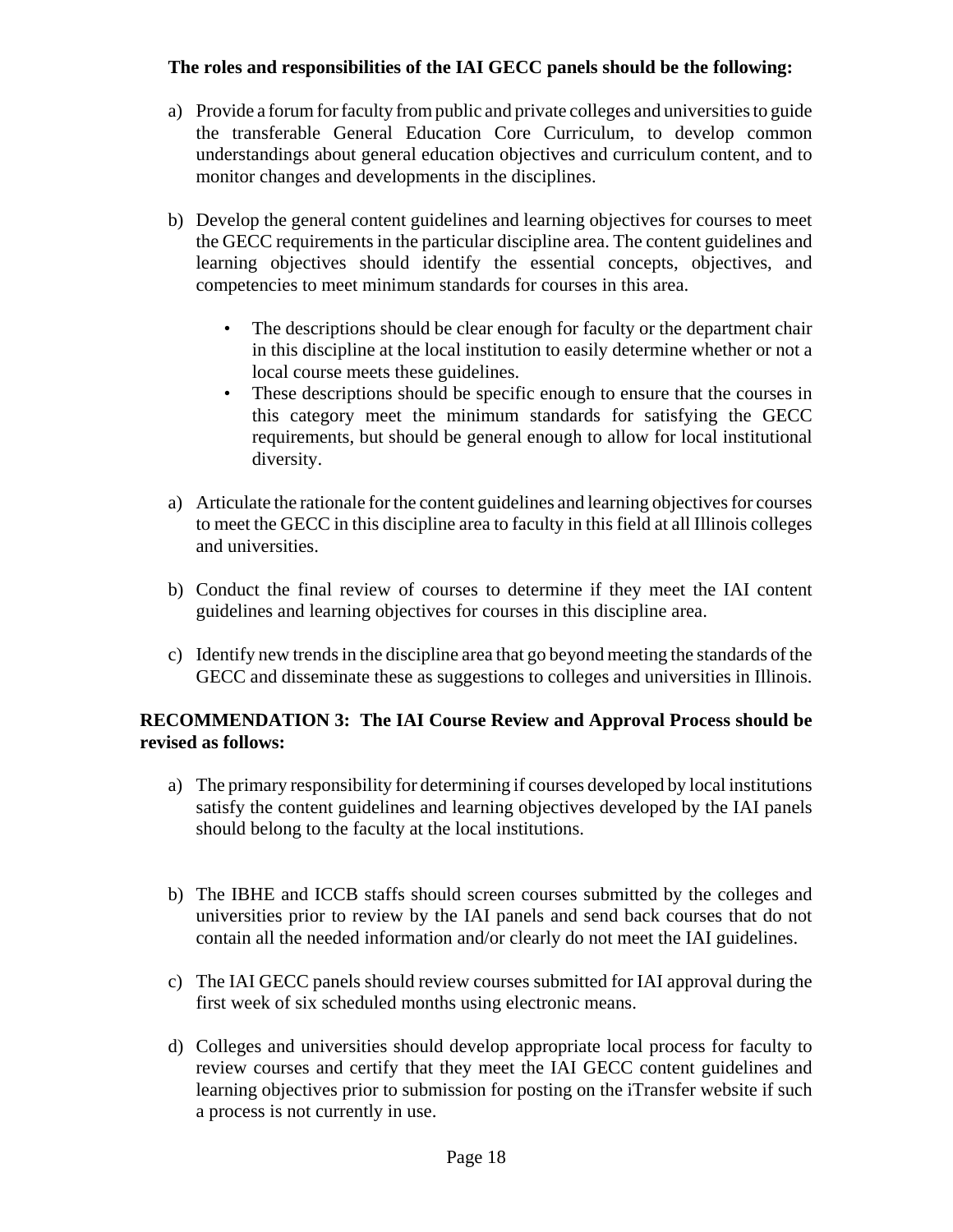e) The IBHE and ICCB staffs should maintain an up-to-date log on their websites showing the status of all courses submitted for approval by colleges and universities.

## **Roles and Responsibilities - Major Field Panels**

The original charge given to the IAI major field panels as stated in IBHE and ICCB documents was:

"Each baccalaureate major panel is charged to develop a recommendation for prospective students who have decided upon their major but who have not yet decided upon their destination institution. Each panel needs to identify those courses that incoming transfer students would have completed in order to be admitted as a junior into the baccalaureate major. The panel should identify and describe:

- 1. Any additional general education courses beyond those in the GECC that students need to complete to meet degree or college requirements (e.g., should students have completed a foreign language?)
- 2. Any courses in the major or related discipline that "native" students commonly take as freshmen and sophomores.
- 3. Any other information the prospective student should know about transfer into the major (e.g., what sub fields or disciplines does the major include? Is there a minimum GPA required for admissions? Are there entry exams? Is there a performance criteria required (e.g., audition, portfolio, etc.)?"

*Roles and Responsibilities of Major Field Panels.* While the charge to the major field panels is subject to some different interpretations, it appears that in the 1990s the IBHE and ICCB staffs expected similar results from the major field panels as from the GECC panels. The fact that a list of IAI courses was developed in each major field area and the major field panels reviewed and approved courses indicates that the intent was to articulate individual major field courses on a statewide basis.

This intent, however, had two major problems. First, IBHE policy allowed universities to decide whether or not to participate in each IAI major field articulation. As a result, many public universities chose not to participate.

Second, while there seems to be consensus on the objectives and structure of general education, there is considerable diversity in the objectives, structure, and course sequences among baccalaureate majors. As a result, many universities that accept the GECC as a package may not accept an individual course as being equivalent and for this same reason do not accept many major field courses as equivalent to their courses.

The many students undecided about their majors greatly benefit from the IAI GECC. However, by the time students decide on a major, most have identified one or two destination institutions. As a result, the program articulation with the specific university provides much better information for these students. The new Course Articulation System (CAS), when fully developed, will provide very good information for these students.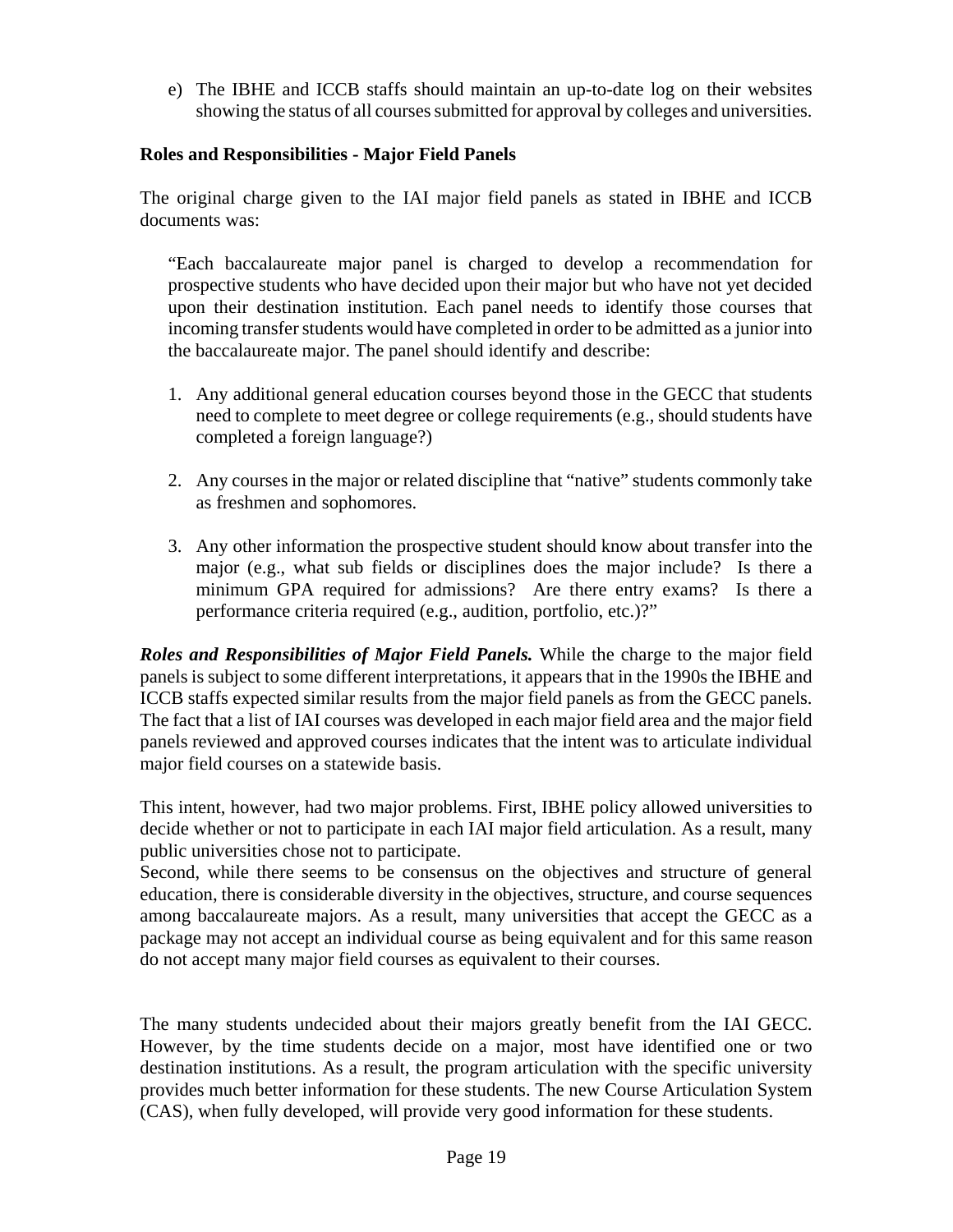Transfer coordinators have indicated that the IAI major guidelines are often not the best advice for the majority of students, particularly students who not only know their major but have narrowed their choices of degree institutions. There are also reports that some four-year institutions have been slow to submit courses for approval by the major panels in order to avoid having to accept all other panel-approved courses in substitution for their own. (Marshall and Kerber)

Field panels may also work to identify unique differences in lower division course and admission requirements among the baccalaureate degrees in the major at the various universities. They might assure that students are provided with any other information about transfer into the major (i.e., GPA requirements for admission, entry exams, required auditions or portfolios, etc.). Panels might also identify new and/or innovative trends in the lower division curriculum in the major field and disseminate these trends to colleges and universities in Illinois.

*Approval of Major Courses.* During 2005, 16 major field panels met and took action on courses that had been submitted for approval. Reports from these meetings indicate that collectively the panels reviewed 195 courses, 55% were approved, 26% rejected, and 19% returned for clarifications or specifications. The number of courses and approval rates varied considerably among panels.

In responses to a survey, over 70% of the faculty participating in major field panels indicated that course review was extremely important and should be conducted annually. The survey indicated that faculty panelists consider course review to be the most important role of the major panels. The purposes cited for course approval reflected interests in expanding quality control activities. (Marshall and Kerber)

There are complaints about low participation by some panels in meetings and online course review, as there are with some of the general education panels. Decisions may be made by a small number of faculty, who may not be representative, and approval may take months, sometimes more than a year. Decision criteria have not been developed for all panels. Even with criteria, decisions may be inconsistent from one meeting to the next because of participation levels. There are differing opinions among panels and within panels about the materials to be submitted for approval of courses.

The study of the role of the major panels concluded, "…the efforts required to process and maintain the data on the IAI major course-to-course equivalencies does not warrant continuing the process as it has evolved. Much of the time and effort now spent on administering IAI, both by the institutions and the board staff, is used in dealing with the course-to-course equivalencies in the majors."

The course matrix for the majors has been removed from the iTransfer website in response to concerns that the information was misleading to students. The consultants concur that the effort required to sustain the course approval process is not commensurate with the benefits to students.

For these reasons, the charge to the IAI major field panels needs to be focused on providing the best advice for students who know their major but are undecided about a transfer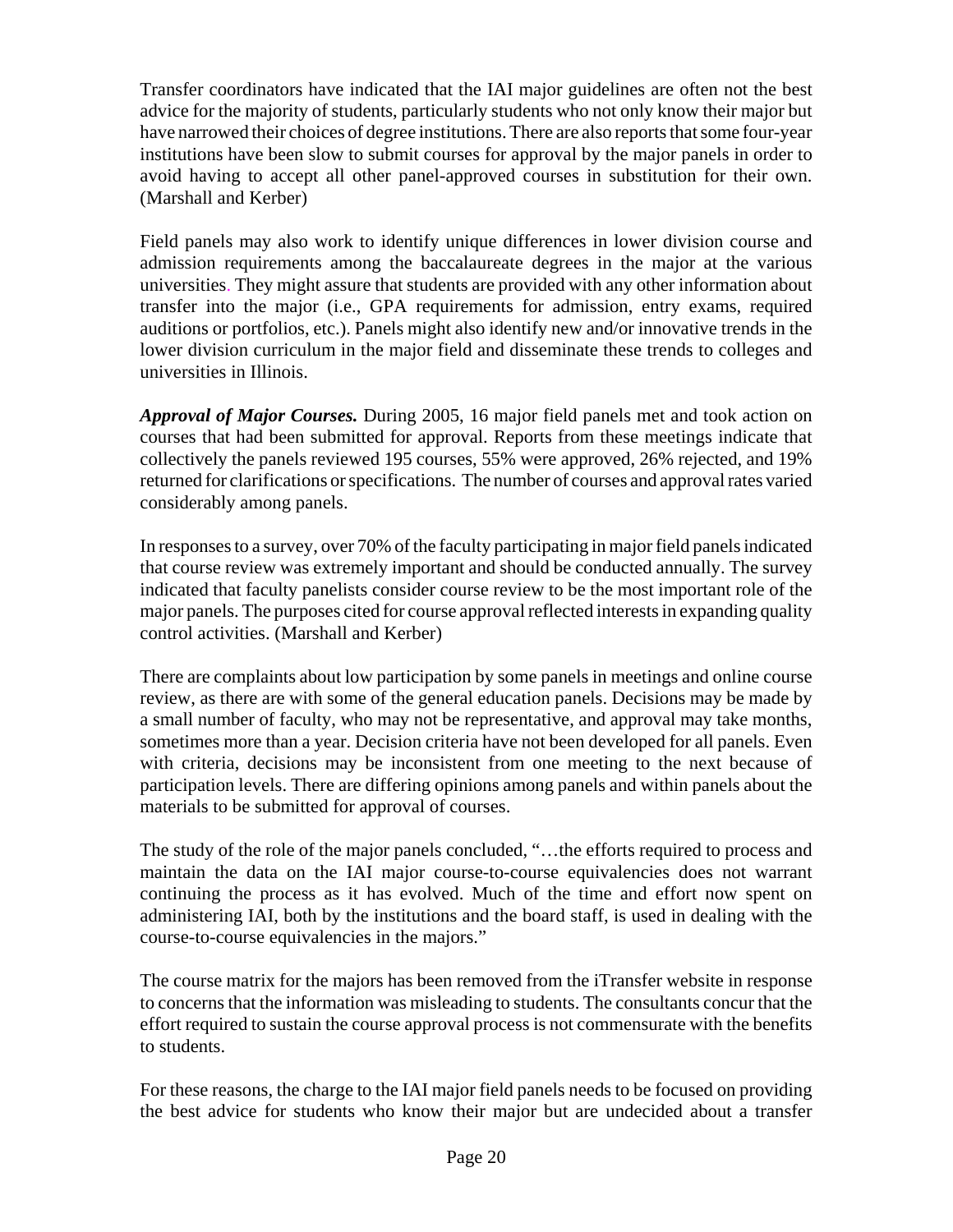institution rather than developing specific IAI course descriptions and reviewing major field courses.

# **RECOMMENDATION 4: Roles and Responsibilities of Major Field Panels**

#### **The charge to the IAI major field panels should be revised to the following:**

- a) Providing a forum for faculty from public and private colleges and universities to develop common understandings about lower-division objectives and curriculum content in the majors, and to monitor changes and developments in their respective fields that may affect students' preparation for upper division work.
- b) Providing the best advice for students who know their major but are undecided about a destination institution by identifying the lower division courses in the major or related discipline and any additional elective courses that are generally expected of native students as freshmen and sophomores in that major at most universities in Illinois.
- c) Developing general content guidelines and learning objectives for lower division courses in the specific major that identify the essential concepts students should learn and the competencies they should develop.
- d) Considering statewide articulation issues and problems with particular requirements in the major field and advising colleges and universities on appropriate options or resolutions.

#### **RECOMMENDATION 5: Review of Courses in the Major**

**The review and approval of major field course by the IAI panel should be discontinued and IAI lower-division major field courses should not be maintained on the iTransfer website. Community colleges should articulate new major field courses with the universities to which most of their students transfer in accordance with ICCB rules.** 

#### **Roles and Responsibilities – Steering Panel and Technical Task Force**

The IAI Steering Panel was established to coordinate the development of the IAI GECC and to ensure that the work of the IAI GECC faculty panels was consistent with the overall goals and objectives of the IAI. For this reason the Panel included the co-chairs of each of the five GECC panels along with other representatives from colleges and universities in Illinois. After the IAI GECC panels developed their recommendations, they were reviewed and acted upon by the IAI Steering Panel. Sometimes the Steering Panel sent the recommendations back to the panels for revisions prior to approving them and forwarding them to the ICCB and IBHE for action. Since the Steering Panel included the co-chairs of all the IAI GECC panels, it was ideally constituted to address the overall and consistent goals of the IAI GECC.

The IAI Technical Task Force was established to address the technical aspects of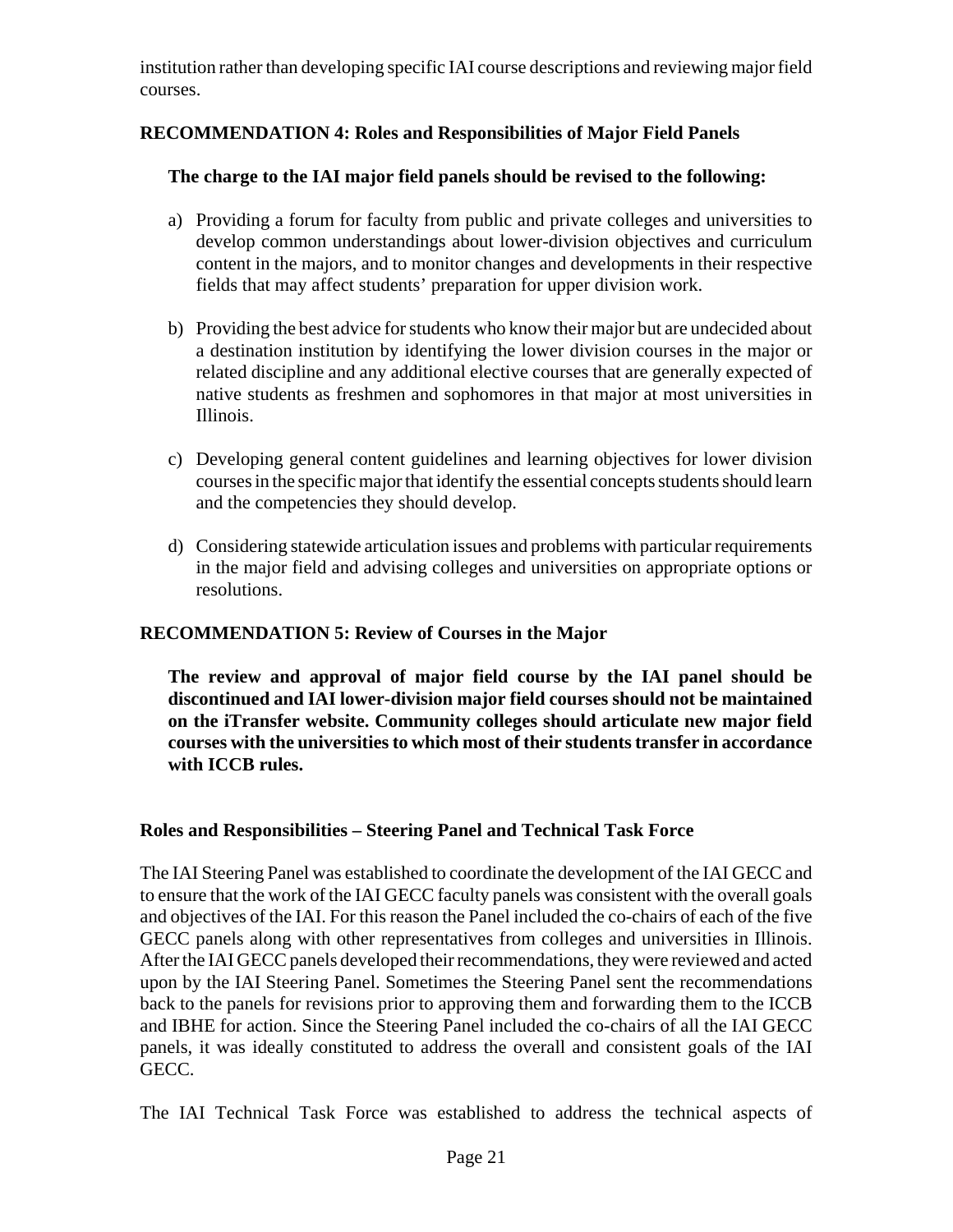implementing the IAI GECC recommendations at the local institutional level and to provide assistance in developing the iTransfer website. The IAI Technical Task Force consisted of college staff members who were very involved with the more detailed aspects of working with transfer students and prospective transfer students such as transfer coordinators, admission officers, registrars, and academic advisors. The IAI Technical Task Force made a great contribution to the success of the IAI by developing many needed processes for local institutions that enabled the IAI GECC recommendations to be implemented and, as a result, to serve transfer students.

While the IAI Steering Panel was well constituted to coordinate the development of the IAI GECC, the composition of the Panel was not changed when the IAI addressed the major field articulation. As a result, it was less effective in coordinating the development of the major field recommendations and evaluating the usefulness of the recommendations major field panels to transfer students. In addition, the IAI Steering Panel is not appropriately constituted to deal with many policy issues associated with the transfer and articulation that involve administrative processes and procedures, although they have been asked to do so. While the IAI Technical Task Force has been a great help in addressing many of these administrative procedures and processes, the policy decisions of the IAI Steering Panel could be greatly enhanced if the Panel members would have a better understanding and appreciation of some of the administrative processes and procedures.

The work and role of the IAI Steering Panel has greatly changed since the IAI GECC was developed over ten years ago. Currently, the IAI Steering Panel is being requested to address and resolve a variety of transfer articulation issues and problems that are only slightly related to the IAI. While this is a very important function, the IAI Steering Panel was not constituted to serve this role. Currently, there is a need for a statewide transfer advisory committee to address the broader policy issues involving articulation and transfer in Illinois. This committee would not deal with detailed development and implementation of specific initiatives such as CAS and hence is not intended to replace the CAS Advisory Committee.

# **RECOMMENDATION 6: Statewide Transfer Advisory Committee**

**The IBHE and ICCB should merge the IAI Steering Panel and the IAI Technical Task Force into one statewide transfer advisory committee that would advise to the IBHE and the ICCB about the IAI, and all other transfer articulation efforts.** 

#### **RECOMMENDATION 7: Transfer Advisory Committee Representation**

**The composition of the IBHE/ICCB Transfer Articulation Advisory Committee should include faculty, chief academic officers, student service administrators, transfer coordinators from all three sectors of higher education in Illinois (community colleges, independent colleges and universities, and public universities), and a representative from the CAS Advisory Committee.**

#### **RECOMMENDATION 8: Charge to the Transfer Advisory Committee**

**The charge of the IBHE/ICCB Transfer Articulation Advisory Committee should be to advise the IBHE and ICCB on the following matters:**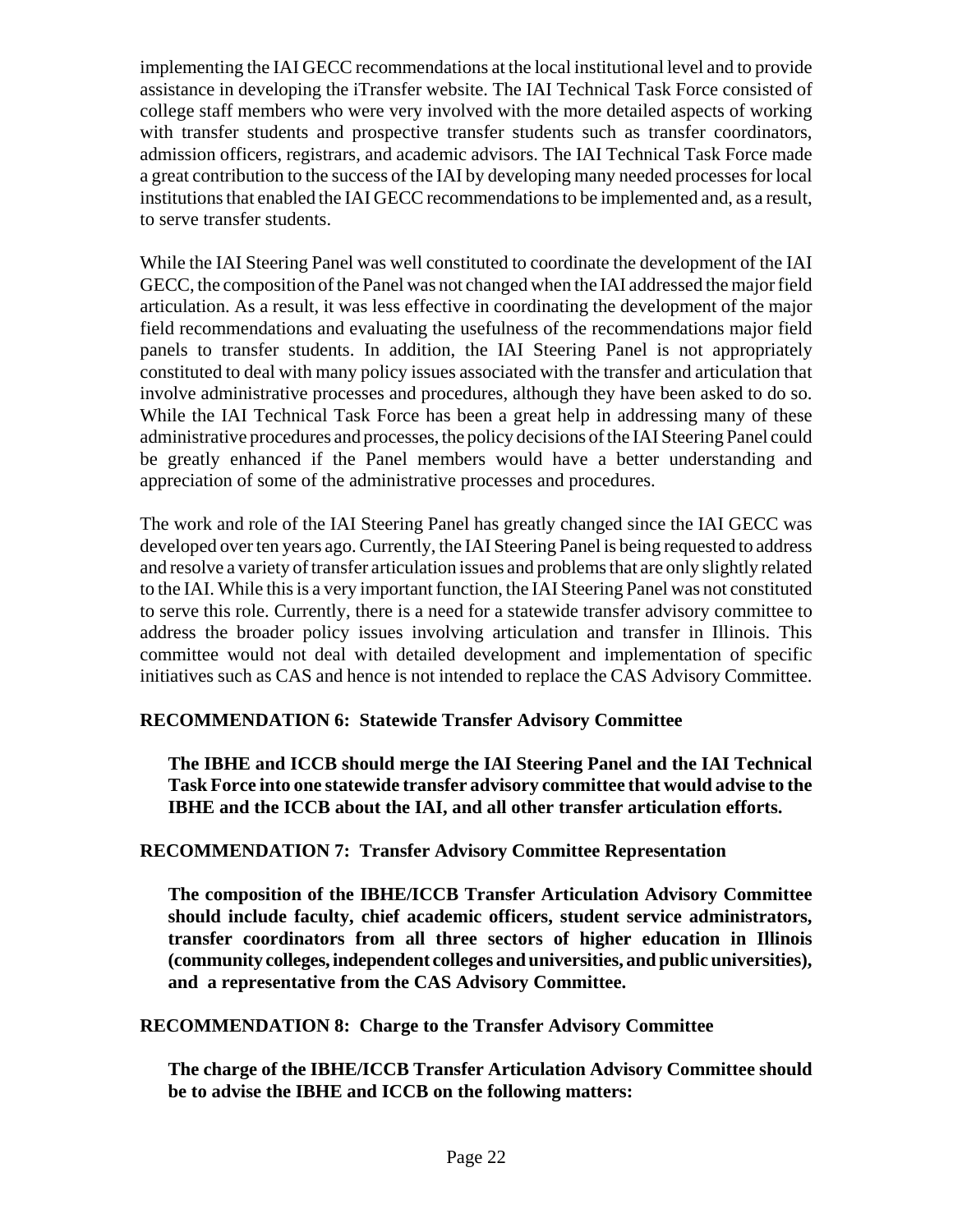- a) Statewide policies and articulation efforts that would enhance the transfer process for students.
- b) Resolution of statewide transfer articulation issues.
- c) Coordination of the work of the IAI panels and the implementation of the IAI policies and recommendations.
- d) Development of an easy-to-use information system about all transfer information for students and academic advisors.
- e) Planning and development of future transfer initiatives.

# **Roles and Responsibilities – Colleges and Universities and Coordinating Boards**

Given the proposed changes to the roles of the GECC and major panels, the roles of colleges and universities and the ICCB and IBHE need to be amended and clarified. Consistent with recent practices, the recommendations call for a shift in responsibility from the panels to the faculty of individual colleges and universities. In addition, the IBHE and ICCB staff will collaboratively support the process and handle the listing of courses using content guidelines and learning objectives developed by panels.

# **RECOMMENDATION 9: Roles and Responsibilities of Colleges and Universities**

# **Colleges and universities participating in the Illinois Articulation Initiative and other articulation initiatives should:**

- a) Maximize students' opportunities for successful transfer either as a receiving institution, sending institution, or both.
- b) Assure that students are well informed of transfer opportunities and options.
- c) Consider IAI guidelines in developing new general education or major courses.
- d) Develop a process for campus faculty to certify that a new course meets statewide guidelines prior to submission of the course to the IBHE or ICCB.
- e) Support time and travel for faculty and staff serving on panels and committees.
- f) Designate a contact person for IAI communications.

# **RECOMMENDATION 10: Roles and Responsibilities of ICCB and IBHE**

#### **The IBHE and ICCB and their staffs should coordinate statewide efforts to serve students who transfer among Illinois institutions including:**

a) Develop policies on transfer and articulation in consultation with public and private colleges and universities and coordinate and support implementation of these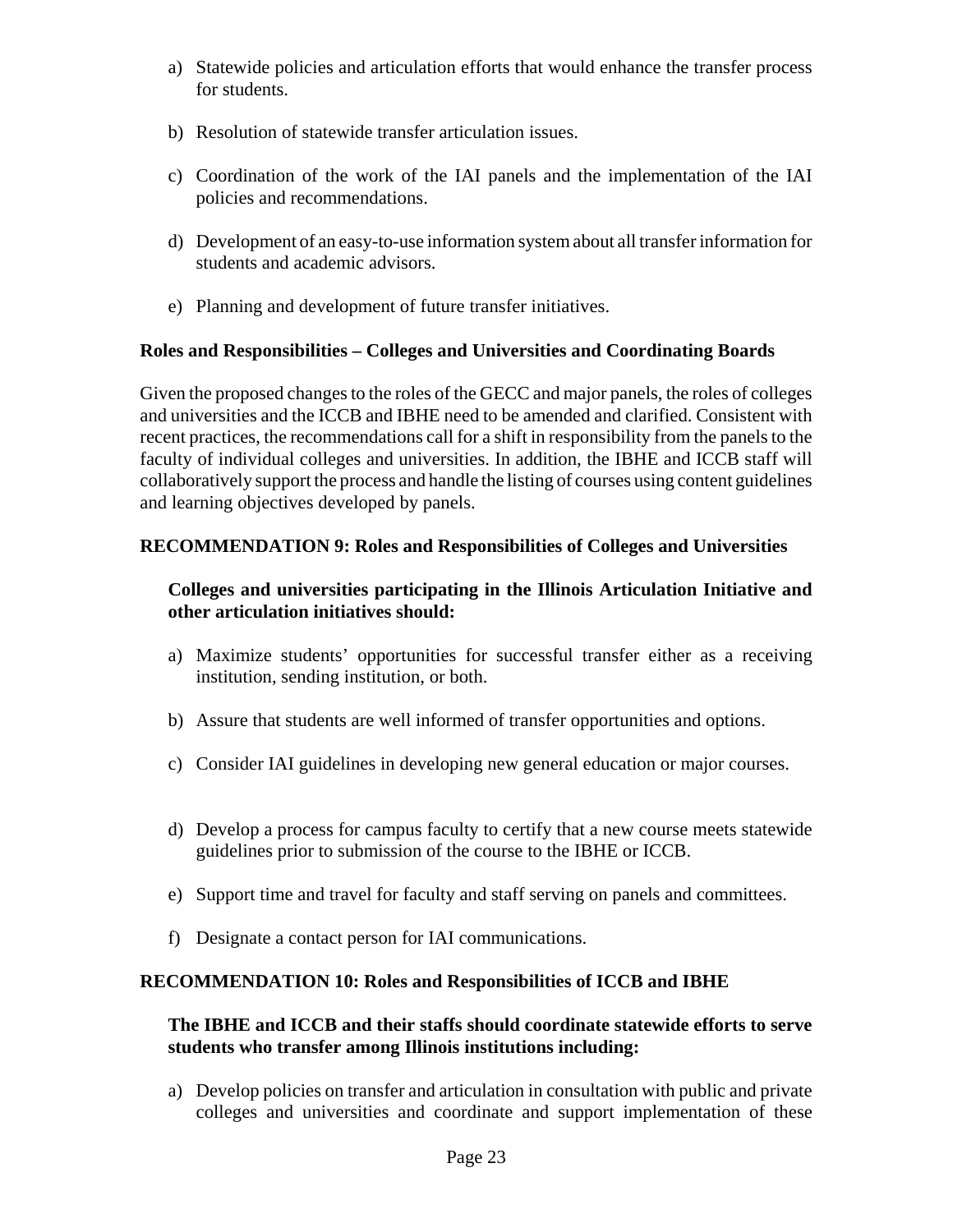policies.

- b) Conduct orientation session for all new panel members so they are clear about their roles and responsibilities on the IAI panels.
- c) Provide adequate staff support and facilitate communications among members of faculty panels, advisory groups, and individual colleges and universities.
- d) Regularly evaluate the effectiveness of transfer and articulation policies, identify issues that need to be addressed, and seek the advice of advisory committees in resolving problems and concerns.
- e) Provide information about transfer and articulation efforts to governmental leaders and the general public as appropriate.
- f) Support transfer and articulation initiatives in budget development, program approvals, and grant administration.
- g) Screen courses submitted by colleges and universities for posting on the iTransfer website to assess that the materials are complete and the courses meet the content guidelines and learning objectives prior to review by the IAI panels.

#### **Panel Membership and Participation**

Currently, the IBHE and ICCB do not have policies governing the appointment and length of service expected for IAI panel members. In the absence of policies, the practice has been lifetime appointments unless someone resigns, and in that case the position is filled by a faculty or staff from the same institution. This practice is not ideal for either the panel members or for prospective panel members from other Illinois colleges and universities. It is also not the best policy for obtaining statewide input and commitment on important academic decisions. Individuals are much more willing to serve on panels for a definite period of a few years.

Having a rotating term of service for panels enables the IBHE and ICCB to get different institutional representation on panels gradually and still maintain a majority of members for consistency. While the IBHE and ICCB should generally appoint new members when the term of an exiting panel member expires, they can reappoint some panel members who continue to show interest and provide leadership for the work of the panel.

#### **RECOMMENDATION 11: The IBHE and ICCB should implement a policy for threeyear staggered term of appointment for all IAI panel members and request nominations from institutions when new members are needed for panels.**

**RECCOMMENDATION 12: The chief academic officers should nominate faculty to IAI panels who are willing to attend as many as 4 panel meetings each year if needed and replace individuals serving on panels who are not attending and/or participating in panel meetings. Nominations for transfer coordinators and chief academic officers should continue to come from the statewide organizations of these groups.**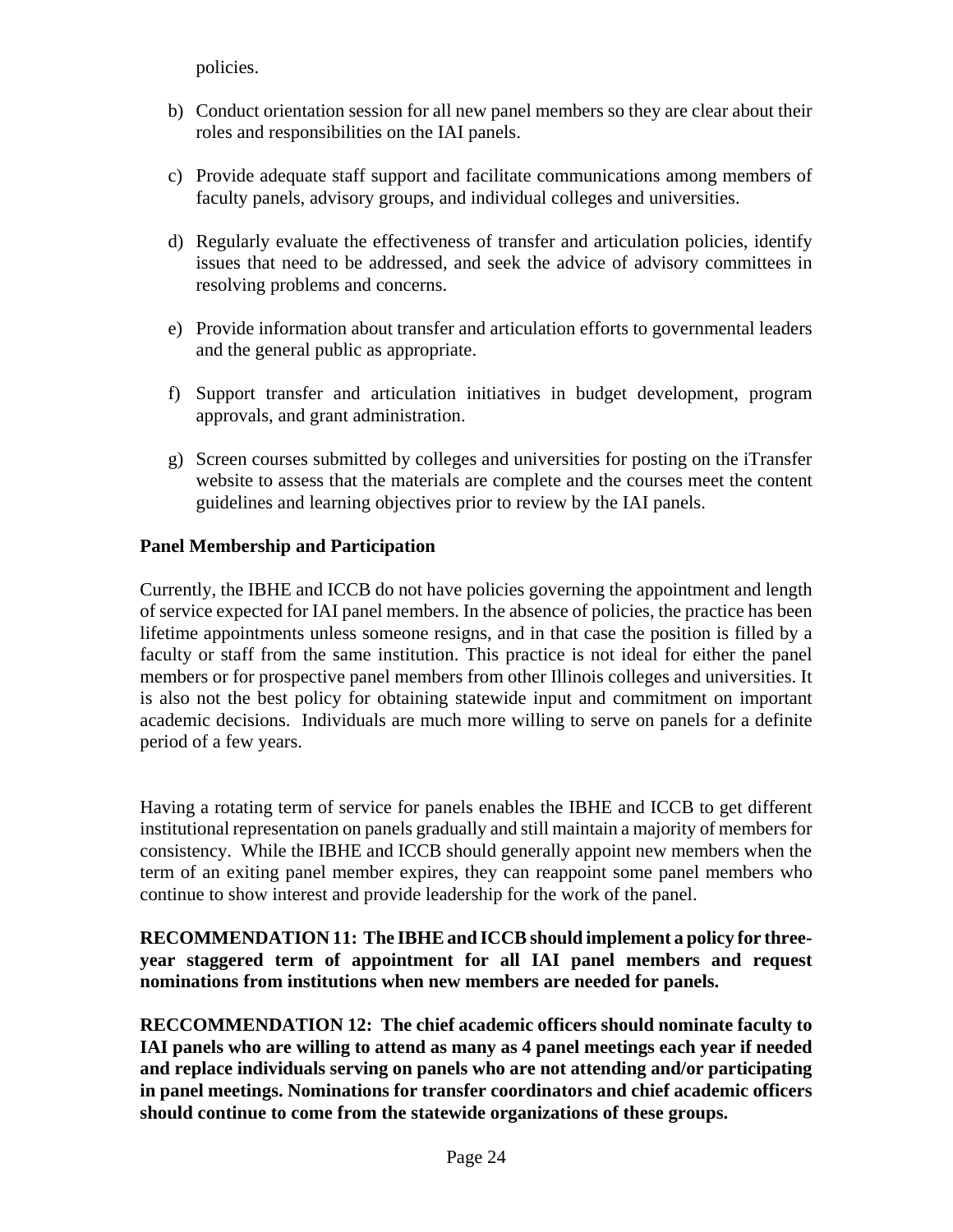# **Other Considerations and Recommendations**

#### **Acceptance of Incomplete General Education Core**

The GECC is accepted as a package in lieu of a receiving institution's general education curriculum. While this policy works well for many, some students transfer before completing the GECC and many universities accept the GECC in place of their own general education requirements only if the entire GECC is completed by the transfer student.

This is a particularly significant problem for students in major fields that require many major-specific courses at the lower division. In these fields, students are not able to complete all general education requirements and lower division requirements in the major in two years of full-time study. Students at community colleges should be able to complete similar course patterns during the first two years as native students in a particular major without being penalized. Since all community colleges' general education requirements meet the GECC requirements, the universities need to recognize a partial GECC for these students.

# **RECOMMENDATION 13: Completion of GECC**

#### **Under the following circumstances, institutions should offer transfer students the option of satisfying lower-division general education requirements by completing a GECC curriculum with the receiving institutions GECC courses.**

- When the transfer student has completed a statewide articulated associate degree such as the AFA, AES, ATT; or
- When the transfer student has completed 60 semester hours of transfer credit without having completed the GECC; or
- When the transfer student has completed a minimum of 24 semester credit hours of the GECC.

#### **Coordination of IAI with other Transfer Mechanisms**

While the IAI is designed to serve students who are undecided about their major and/or the transfer institution, there are several other excellent articulation efforts in Illinois designed for students who know their major and transfer institution. Many universities in Illinois have articulated 2+2 agreements with community colleges. These agreements specify two years of courses at the community college followed by two years of courses at the university that leads to a baccalaureate degree in four years without any loss of credit. These articulation agreements are ideal for students seeking these particular degrees from those particular universities. Dual admission programs have extended 2+2 agreements to enable students to be admitted to a college and a university simultaneously, providing students with specific guidance and guaranteed admission to upper-division programs.

Almost all universities in Illinois have articulated their courses and programs with individual community colleges for decades. These institution-to-institution articulations are used extensively by students and academic advisors.

For years, this type of articulation information has been available in paper documents such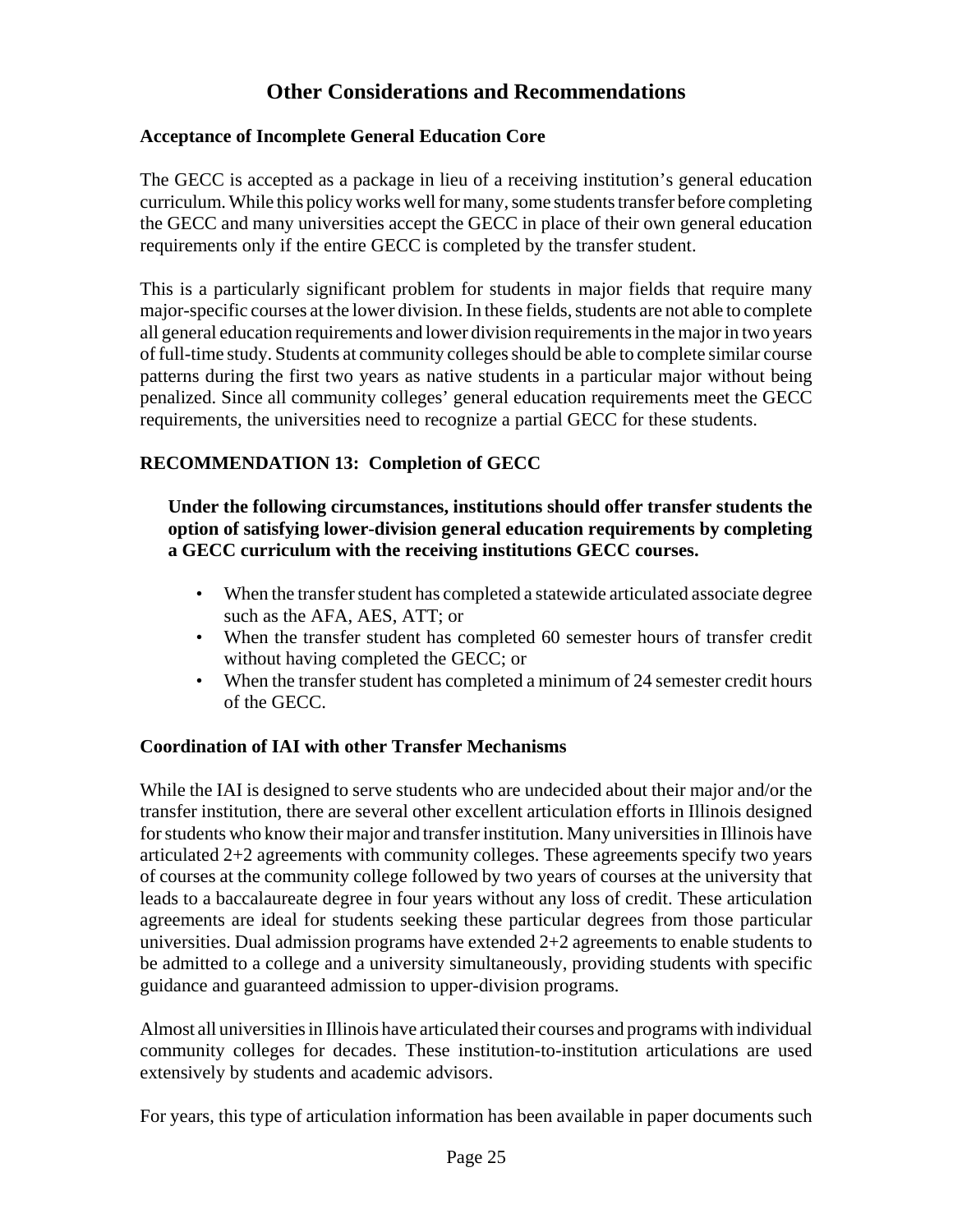as articulation handbooks. Recently, some institutions have made this information available electronically.

Finally, this institution-to-institution articulation is being combined with an unofficial degree audit and is being made available on a statewide basis via a website. This system, called the Course Articulation System (CAS), promises to provide excellent information for students who know their major and their transfer institution.

No single articulation effort is best for all students. In fact, all of these efforts are serving individual transfer students very well. Academic advisors know they need to use different articulation information to meet the different needs and objectives of individual students. To facilitate the transfer for students, each of the various types of articulation efforts needs to be developed and continually enhanced. In addition, the information about each of these articulation efforts needs to be easily accessible and understandable to prospective transfer students. Currently, the iTransfer website contains excellent information about the IAI, and the CAS website contains course and program articulation information for the institutions that are in this system. Information about  $2+2$  articulation agreements is generally available in documents and on the websites for the two institutions involved. Since the IAI articulation is best for students who are undecided about their major and transfer institution, and the CAS and 2+2 information is best for students who are decided about their major and transfer institution it would be ideal if all of the state's articulation information was merged onto one website. This website would need to be well designed so that it would be very easy for students to use. It would guide students to the most appropriate transfer information for their particular situations.

# **RECOMMENDATION 14: Consolidated Transfer Website**

# **A consolidated transfer website should be developed that would guide students to the most appropriate transfer information for their particular needs.**

The recommendations provided in this report are based on several studies of the IAI and on the considerable professional judgment of many individuals who have provided leadership for the initiative. However, there are no statewide data or system to evaluate the effectiveness of the IAI. In consultation with the transfer advisory committee, transfer coordinators, and colleges and universities, IBHE and ICCB might consider ways to evaluate the IAI on a continuing basis so that well-informed policy decisions can be made in the future. This effort would be consistent with the current interest on the state level about providing a "seamless educational system" for students.

# **RECOMMENDATION 15: Evaluation of the IAI**

**A method should be developed for the systematic evaluation of the effectiveness of the IAI, focusing on students' ability to transfer among institutions with minimal loss of credit.**

# **Summary and Implementation Considerations**

Drawing on several studies of the Illinois Articulation Initiative and consultations with individuals and groups involved in the Initiative, this report provides recommendations to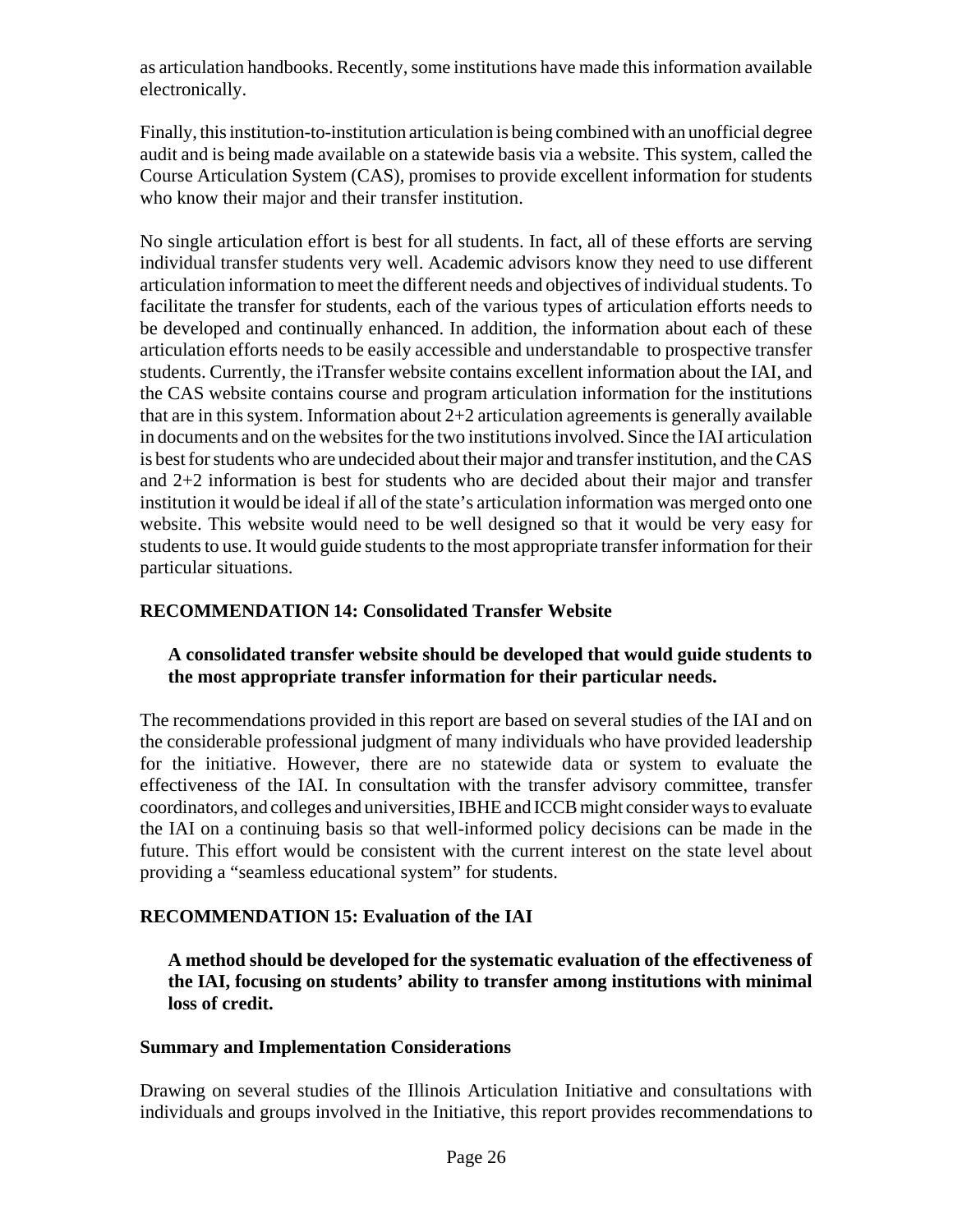improve the elements of the IAI that best serve students and to streamline the process for participating institutions and staffs of the coordinating boards.

Included in the recommendations is a statement of the purposes of the IAI. The roles and responsibilities of the General Education Core Curriculum panels are refined and the process for approving courses is refined. These recommendations suggest that panels develop clear, objective content guidelines and learning objectives and that colleges and universities take greater responsibility for assuring that their courses meet the appropriate guidelines and objectives. ICCB and IBHE staffs can facilitate the course approval process by assuring that the materials forwarded to the panels are complete. To support the recommendations related to the GECC, the roles of colleges and universities and the staffs of the coordinating boards are described.

Implementation of changes in the process for acceptance of GECC courses will require that:

- IAI general education panels review content guidelines and performance objectives to assure that they are clearly defined and objective. The ICCB and IBHE staff's may identify models that might be used by all panels.
- Individual colleges and universities identify the point in their internal course-approval process when faculty will certify that a new course meets the panel's guidelines and objectives. Certification may take place at the department, division, or college levels and should be specified on the materials submitted for panel consideration.
- IBHE and ICCB staffs develop procedures for processing and monitoring the progress of course approvals.

The report also refocuses the roles and responsibilities of the major field panels on developing recommendations for lower division courses including general content guidelines and learning objectives in the major that can serve as guidance to students who know their major but are undecided about a transfer institution. Primarily because the effort involved was not commensurate with the time and effort required, the panels would no longer review and approve individual courses. While faculty rate the review of courses as an important function, the system is not being used effectively to the benefit of students.

In addition, the recommendations address improving representation and participation of faculty on panels. To implement these recommendations, the consultants suggest that a term of three years be assigned to new members on the panels and that terms of one, two, and three years be assigned to current panel members so that the rotation of members begins immediately.

In order to promote coordination of the various initiatives that facilitate the transfer of students among institutions, the recommendations call for establishment of a statewide transfer advisory committee that would advise the boards on all transfer initiatives. The development of a single website is recommended to guide students to the appropriate transfer tools based on the decisions they have made about major and destination institution. The recommendations also call for systematic evaluation of the IAI so that appropriate policy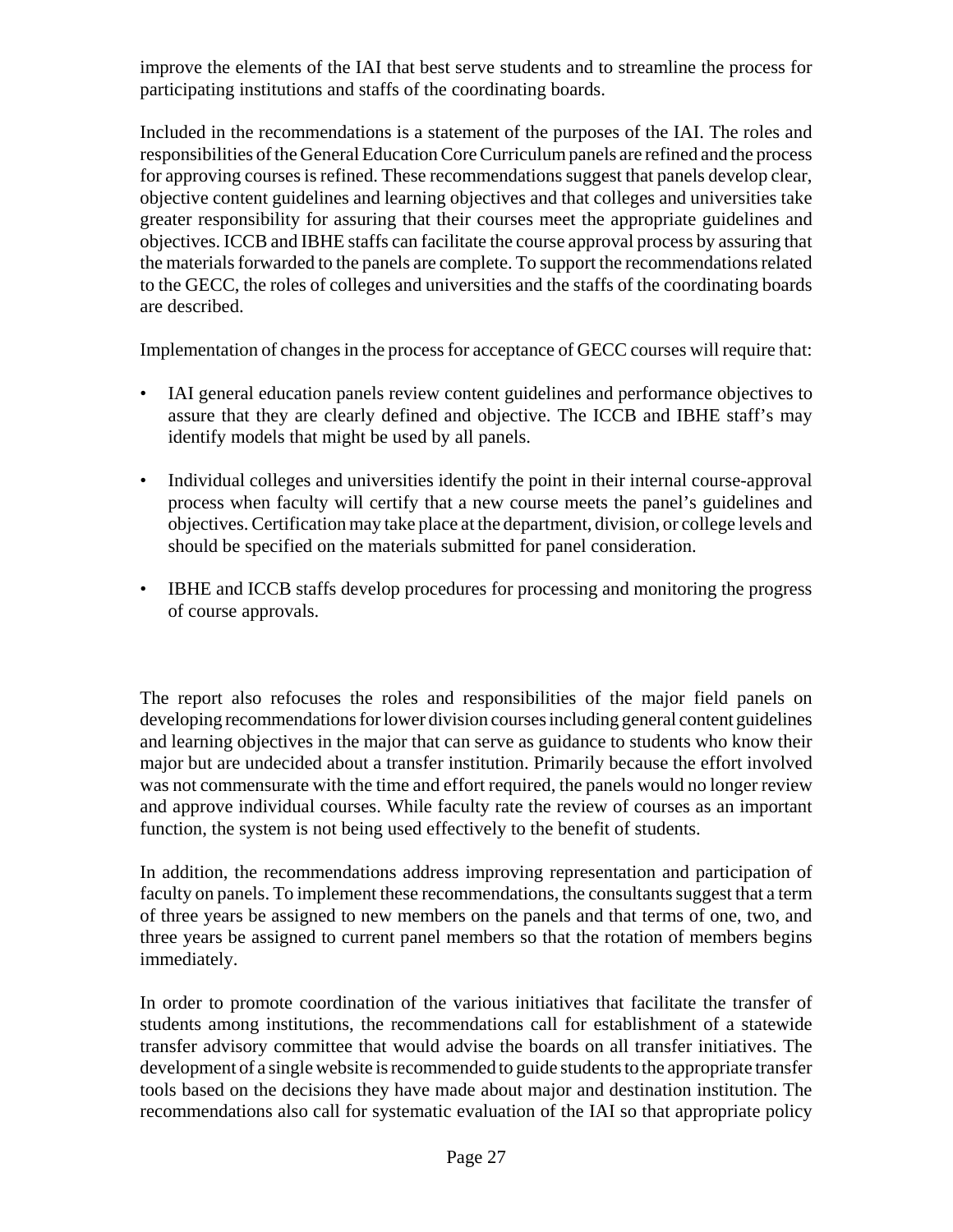decisions can be made.

Finally, the recommendations encourage institutions to expand options for students who have not completed the GECC prior to transfer, particularly those who have completed a statewide articulated degree such as the AFT, AES, or AAT.

#### **List of Recommendations**

# **RECOMMENDATION 1: Statement of Purposes**

The general goals of the Illinois Articulation Initiative are:

To enhance the transfer among all Illinois colleges and universities in Illinois for students who change or are undecided about their destination institution or major.

To promote cooperation among all regionally accredited Illinois community colleges, public universities, and independent colleges and universities in this articulation effort.

To involve faculty in discussion and consideration of developments in disciplines, content guidelines and learning outcomes for college students.

To enable community colleges to develop their own general education courses that will be accepted by all receiving institutions in Illinois.

To provide comprehensive information on the equivalency of courses for college and university advisors.

To identify the minimum content and performance standards for a general education curriculum that will be accepted as meeting the lower-division general education requirements for transfer students at all Illinois colleges and universities.

# **RECOMMENDATION 2: Roles and Responsibilities of GECC Faculty Panels**

The roles and responsibilities of the IAI GECC panels should be the following:

Provide a forum for faculty from public and private colleges and universities to guide the transferable General Education Core Curriculum, to develop common understandings about general education objectives and curriculum content, and to monitor changes and developments in the disciplines.

Develop the general content guidelines and learning objectives for courses to meet the GECC requirements in the particular discipline area. The content guidelines and learning objectives should identify the essential concepts, objectives, and competencies to meet minimum standards for courses in this area.

The descriptions should be clear enough for faculty or the department chair in this discipline at the local institution to easily determine whether or not a local course meets these guidelines. These descriptions should be specific enough to ensure that the courses in this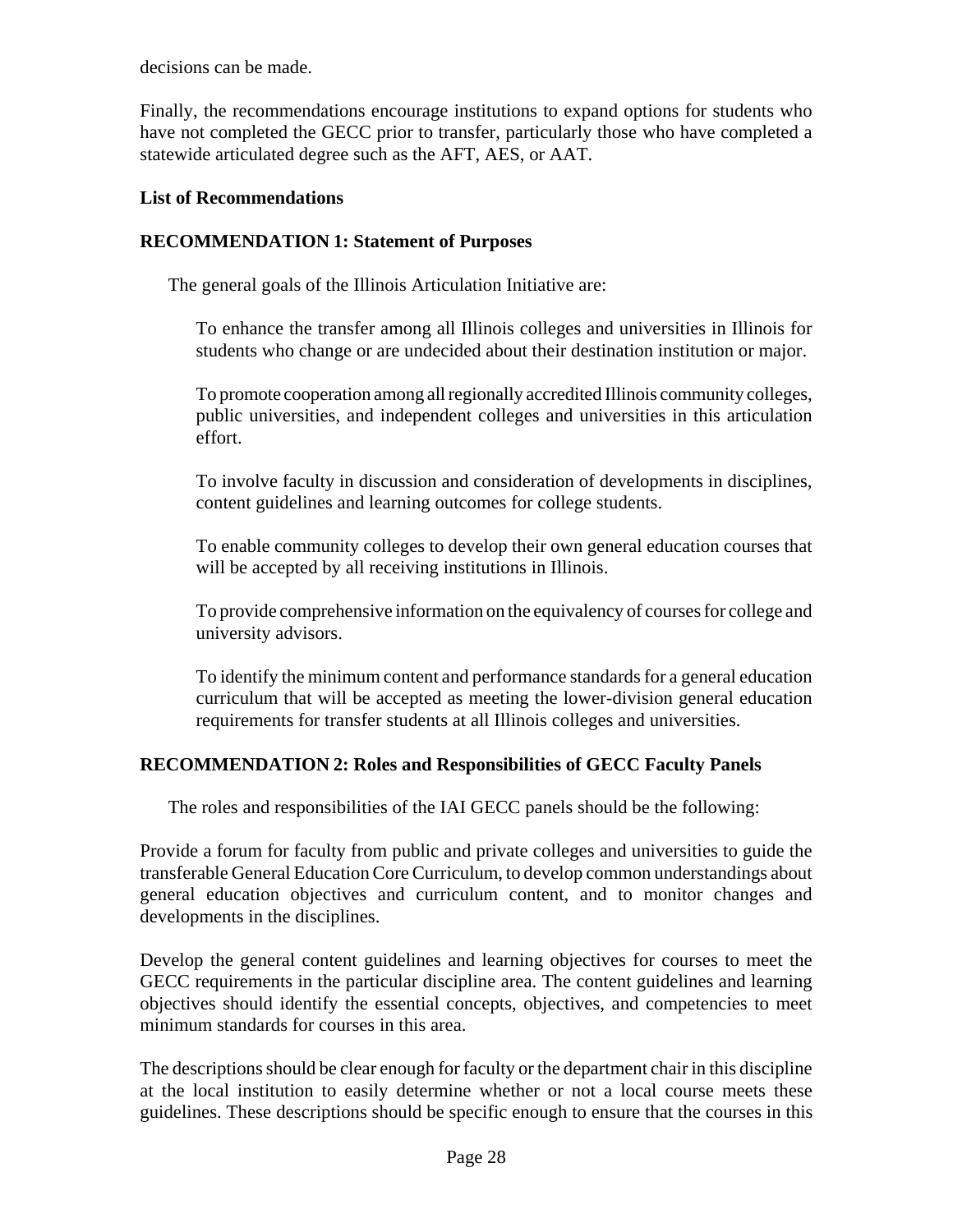category meet the minimum standards for satisfying the GECC requirements, but should be general enough to allow for local institutional diversity.

Articulate the rationale for the content guidelines and learning objectives for courses to meet the GECC in this discipline area to faculty in this field at all Illinois colleges and universities.

Conduct the final review of courses to determine if they meet the IAI content guidelines and learning objectives for courses in this discipline area.

Identify new trends in the discipline area that go beyond meeting the standards of the GECC and disseminate these as suggestions to colleges and universities in Illinois.

# **RECOMMENDATION 3: Course Review and Approval**

The IAI Course Review and Approval Process should be revised as follows:

The primary responsibility for determining if courses developed by local institutions satisfy the content guidelines and learning objectives developed by the IAI panels should belong to the faculty at the local institutions.

The IBHE and ICCB staffs should screen courses submitted by the colleges and universities prior to review by the IAI panels and send back courses that do not contain all the needed information and/or clearly do not meet the IAI guidelines.

The IAI GECC panels should review courses submitted for IAI approval during the first week of six scheduled months using electronic means.

Colleges and universities should develop appropriate local process for faculty to review courses and certify that they meet the IAI GECC content guidelines and learning objectives prior to submission for posting on the iTransfer website if such a process is not currently in use.

The IBHE and ICCB staffs should maintain an up-to-date log on their websites showing the status of all courses submitted for approval by colleges and universities.

#### **RECOMMENDATION 4: Roles and Responsibilities of Major Field Panels**

The charge to the IAI major field panels should be revised to the following:

Providing a forum for faculty from public and private colleges and universities to develop common understandings about lower-division objectives and curriculum content in the majors, and to monitor changes and developments in their respective fields that may affect students' preparation for upper division work.

Providing the best advice for students who know their major but are undecided about a destination institution by identifying the lower division courses in the major or related discipline and any additional elective courses that are generally expected of native students as freshmen and sophomores in that major at most universities in Illinois.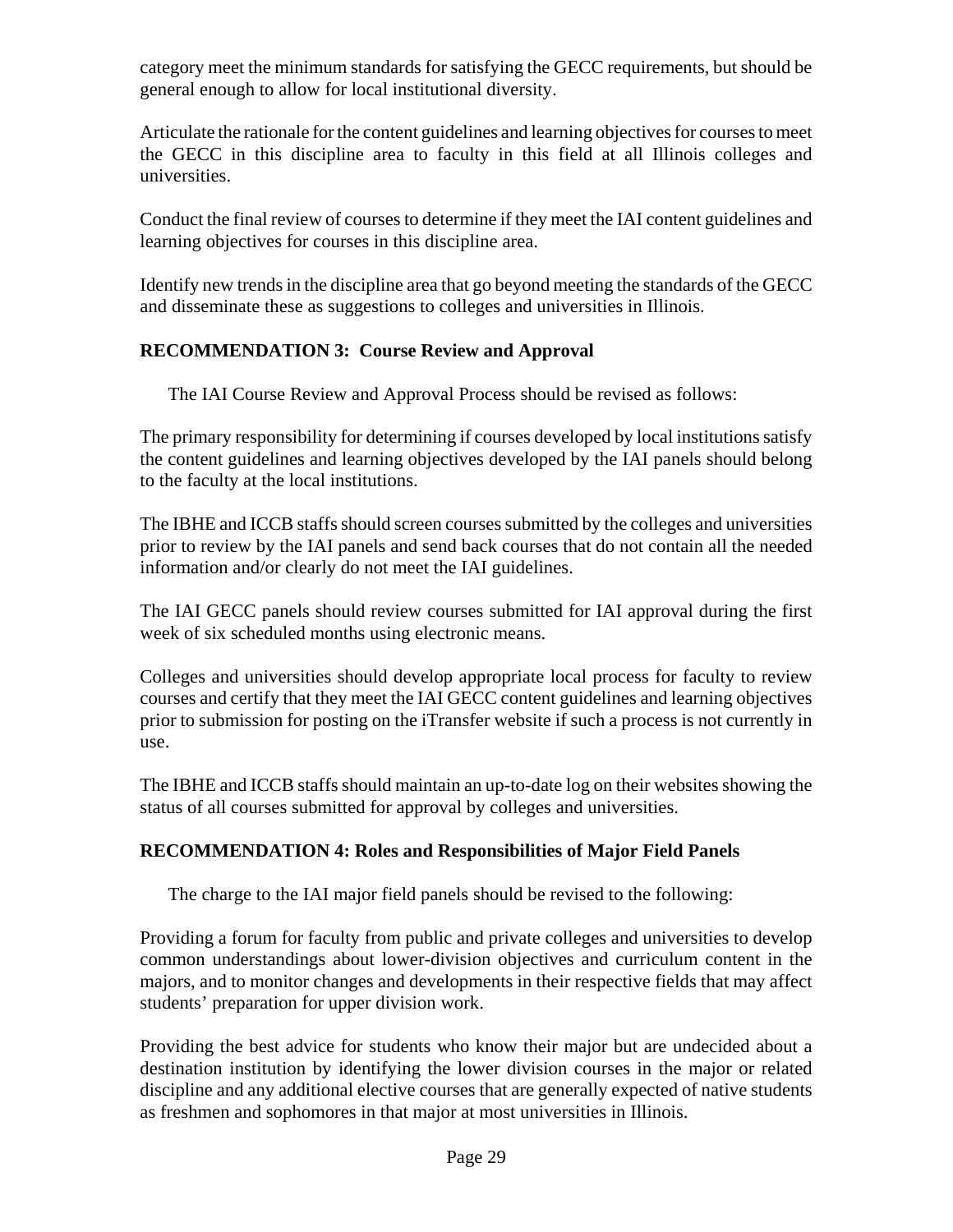Developing general content guidelines and learning objectives for lower division courses in the specific major that identify the essential concepts students should learn and the competencies they should develop.

Considering statewide articulation issues and problems with particular requirements in the major field and advising colleges and universities on appropriate options or resolutions.

#### **RECOMMENDATION 5: Review of Courses in the Major**

The review and approval of major field course by the IAI panel should be discontinued and IAI lower-division major field courses should not be maintained on the iTransfer website. Community colleges should articulate new major field courses with the universities to which most of their students transfer in accordance with ICCB rules.

# **RECOMMENDATION 6: Statewide Transfer Advisory Committee**

The IBHE and ICCB should merge the IAI Steering Panel and the IAI Technical Task Force into one statewide transfer advisory committee that would advise to the IBHE and the ICCB about the IAI, and all other transfer articulation efforts.

# **RECOMMENDATION 7: Transfer Advisory Committee Representation**

The composition of the IBHE/ICCB Transfer Articulation Advisory Committee should include faculty, chief academic officers, student service administrators, transfer coordinators from all three sectors of higher education in Illinois (community colleges, independent colleges and universities, and public universities), and a representative from the CAS Advisory Committee.

# **RECOMMENDATION 8: Charge to the Transfer Advisory Committee**

The charge of the IBHE/ICCB Transfer Articulation Advisory Committee should be to advise the IBHE and ICCB on the following matters:

Statewide policies and articulation efforts that would enhance the transfer process for students.

Resolution of statewide transfer articulation issues.

Coordination of the work of the IAI panels and the implementation of the IAI policies and recommendations.

Development of an easy-to-use information system about all transfer information for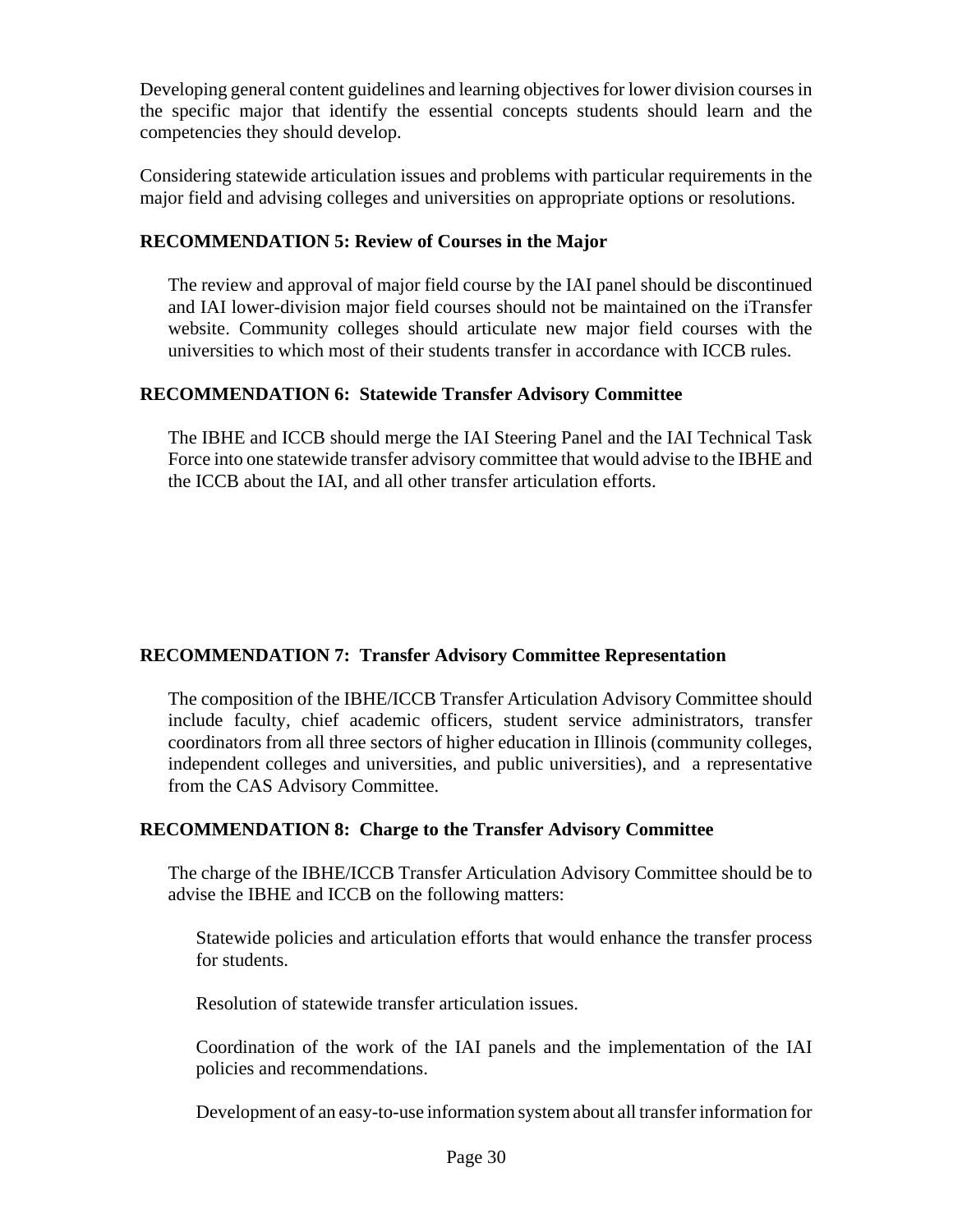students and academic advisors.

Planning and development of future transfer initiatives.

#### **RECOMMENDATION 9: Roles and Responsibilities of Colleges and Universities**

Colleges and universities participating in the Illinois Articulation Initiative and other articulation initiatives should:

Maximize students' opportunities for successful transfer either as a receiving institution, sending institution, or both.

Assure that students are well informed of transfer opportunities and options.

Consider IAI guidelines in developing new general education or major courses.

Develop a process for campus faculty to certify that a new course meets statewide guidelines prior to submission of the course to the IBHE or ICCB.

Support time and travel for faculty and staff serving on panels and committees.

Designate a contact person for IAI communications.

#### **RECOMMENDATION 10: Roles and Responsibilities of ICCB and IBHE**

The IBHE and ICCB and their staffs should coordinate statewide efforts to serve students who transfer among Illinois institutions including:

Develop policies on transfer and articulation in consultation with public and private colleges and universities and coordinate and support implementation of these policies.

Conduct orientation session for all new panel members so they are clear about their roles and responsibilities on the IAI panels.

Provide adequate staff support and facilitate communications among members of faculty panels, advisory groups, and individual colleges and universities.

Regularly evaluate the effectiveness of transfer and articulation policies, identify issues that need to be addressed, and seek the advice of advisory committees in resolving problems and concerns.

Provide information about transfer and articulation efforts to governmental leaders and the general public as appropriate.

Support transfer and articulation initiatives in budget development, program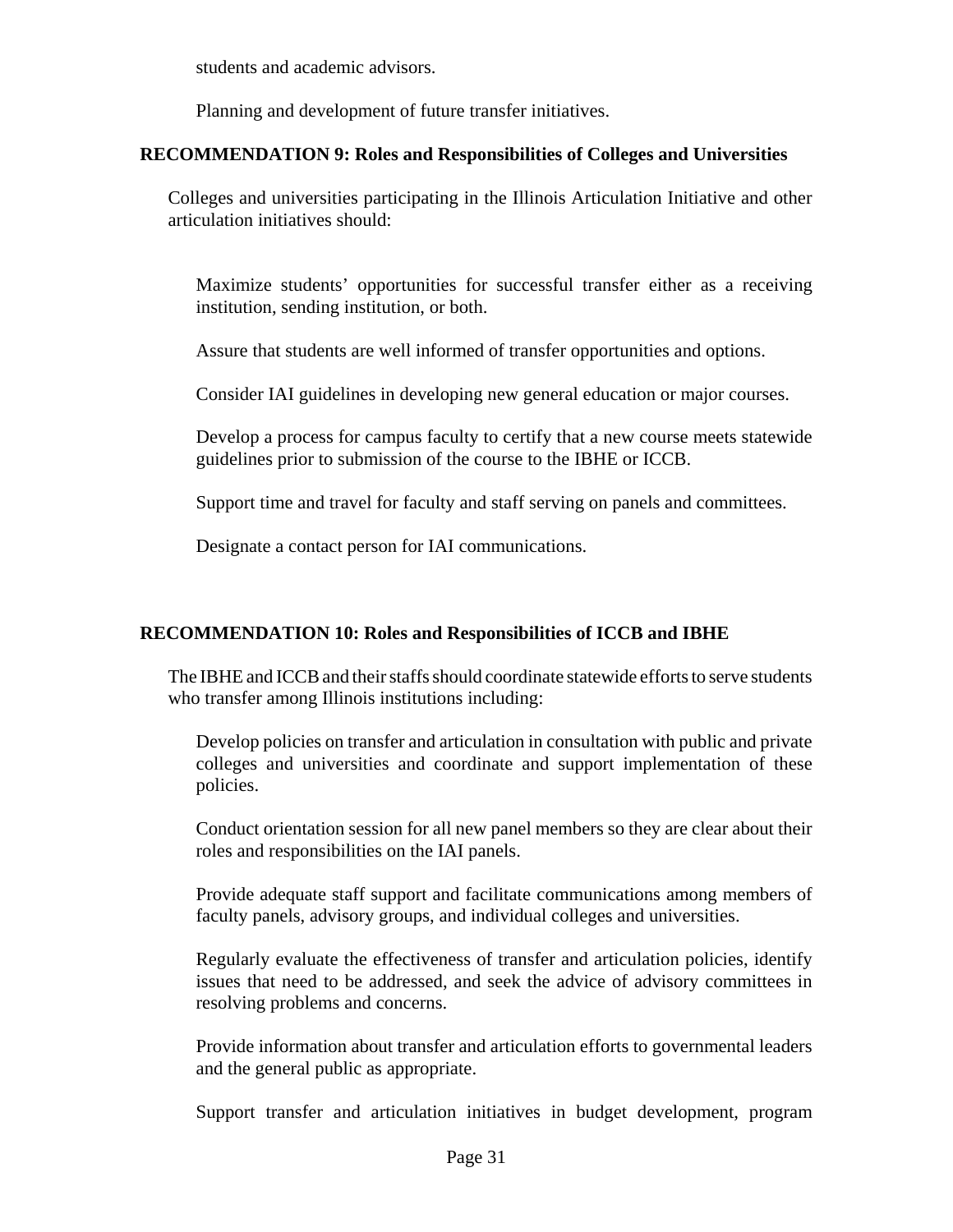approvals, and grant administration.

Screen courses submitted by colleges and universities for posting on the iTransfer website to assess that the materials are complete and the courses meet the content guidelines and learning objectives prior to review by the IAI panels.

## **RECOMMENDATION 11: Appointment of Panel Members**

The IBHE and ICCB should implement policy for three-year staggered term of appointment for all IAI panel members and request nominations from institutions when new members are needed for panels.

#### **RECCOMMENDATION 12: Nomination of Panel Members**

The chief academic officers should nominate faculty to IAI panels who are willing to attend as many as 4 panel meetings each year if needed and replace individuals serving on panels who are not attending and/or participating in panel meetings. Nominations for transfer coordinators and chief academic officers should continue to come from the statewide organizations of these groups.

# **RECOMMENDATION 13: Completion of GECC**

Under the following circumstances, institutions should offer transfer students the option of satisfying lower-division general education requirements by completing a GECC curriculum with the receiving institutions GECC courses.

- When the transfer student has completed a statewide articulated associate degree such as the AFA, AES, ATT; or
- When the transfer student has completed 60 semester hours of transfer credit without having completed the GECC; or
- When the transfer student has completed a minimum of 24 semester credit hours of the GECC.

#### **RECOMMENDATION 14: Consolidated Transfer Website**

A consolidated transfer website should be developed that would guide students to the most appropriate transfer information for their particular needs.

#### **RECOMMENDATION 15: Evaluation of the IAI**

A method should be developed for the systematic evaluation of the effectiveness of the IAI, focusing on students' ability to transfer among institutions with minimal loss of credit.

January 2006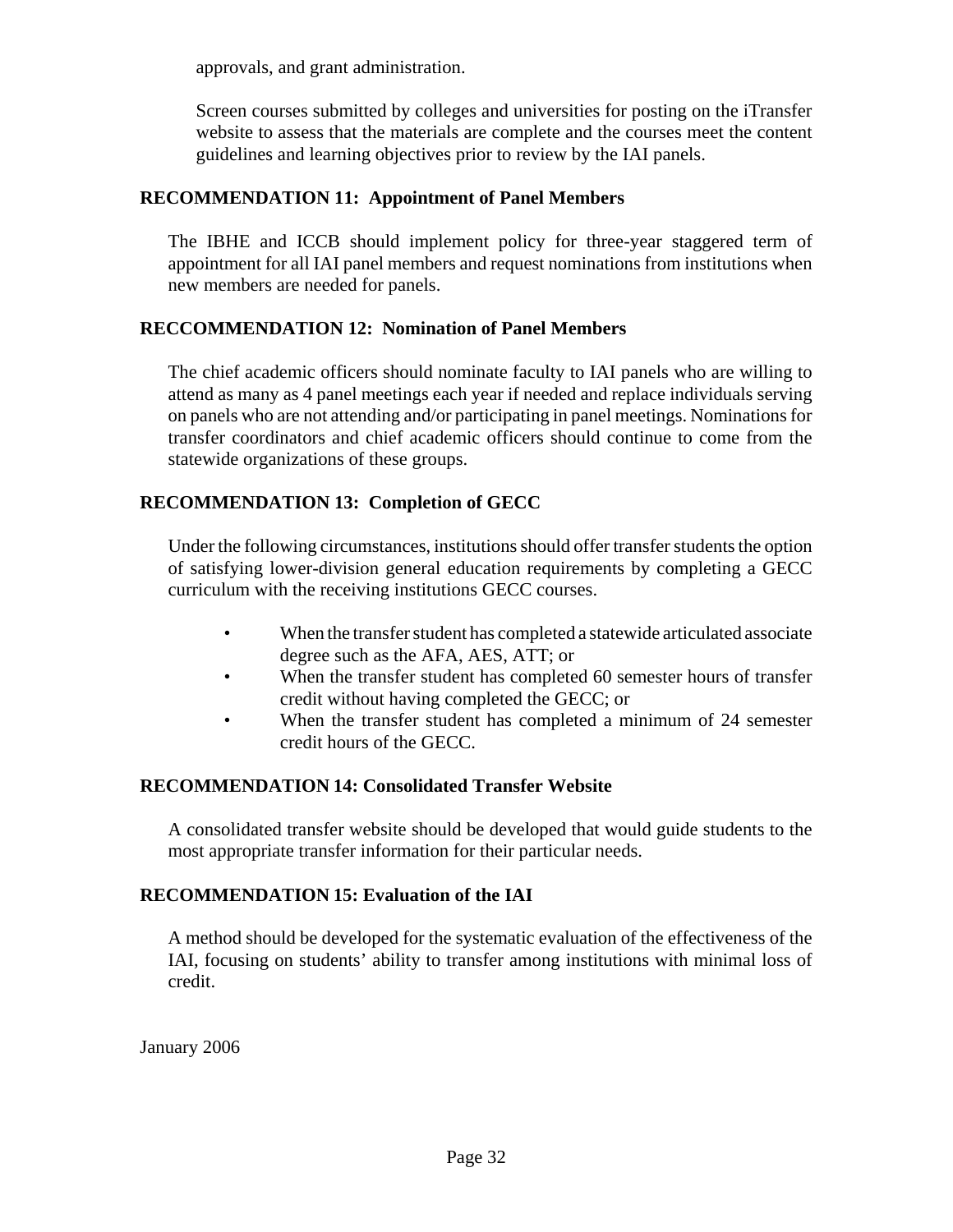# **References**

# **IAI Studies**

- 1. Bartlett, Carolyn; Huber, Yvonne, and Reimer, Tricia (April 2002). *Transfer Study of Enrollments, General Education Component, Graduation and Course Articulation for Selected Fall Enrollments and Graduation Sessions at Illinois State University.*
- 2. Hardin, Thomas L., The University of Illinois and the Community-Junior College Movement, *Illinois Historical Journal, Vol. LXXIX,* Number 2, Summer 1986
- 3. IBHE. *IAI Website Visibility Study.*
- 4. Marshall, Marilyn M. M. and Kerber, Joan E. (April 2005). *Review of Baccalaureate Major Panel Roles.* Presented to the IAI Steering Panel, April 29, 2005.

## **Illinois Board of Higher Education and Illinois Community College Board Policy Documents and Status Reports**

- 1. IBHE (December 1970). *Resolution on Transfer Equivalency*
- 2. IBHE (July 1990). *Improvement of Minority Student Baccalaureate Achievement through Transfer: SHEEO Grant Project Final Report*
- 3. IBHE (September 1990). *Report of the Committee on the Study of Undergraduate Education*
- 4. ICCB (May 1991). *Model Associate in Arts and Associate in Science Degrees*
- 5. IBHE (May 1992). *Undergraduate Education: Transfer and Articulation.*
- 6. IBHE (September 1992). *Transfer and Articulation*
- 7. ICCB (October 1992) *A comparison of Illinois Community College Associate in Arts and Associate in Science Degree Requirements with the Illinois Community College Board Models*
- 8. IBHE (September 1993). *Articulation Initiative Progress Report*
- 9. IBHE (May 1994). *Undergraduate Education: Transfer and Articulation Reexamined*
- 10. IBHE (July 1994). *The Illinois Articulation Initiative: The Transferable General Education Core Curriculum*
- 11. IBHE (September 1994). *Policies on Transfer and the General Education Core Curriculum*
- 12. IBHE (March 1995). The Illinois Articulation Initiative: Implementation of the General *Education Curriculum*
- 13. IBHE (May 1995). *The Illinois Articulation Initiative: Articulation in Baccalaureate Majors*
- 14. IBHE (November 1995). *The Illinois Articulation Initiative: Articulation in Baccalaureate Majors*
- 15. IBHE (July 1996). *The Illinois Articulation Initiative: Status Report and Additional Endorsements*
- 16. IBHE (May 1997) A. *Student Transfer in Illinois Higher Education*
- 17. IBHE (May 1997) B. *The Illinois Articulation Initiative: Status and Endorsements*
- 18. IBHE (May 1997) C. *Undergraduate Education: Policies on Transfer and Articulation*
- 19. IBHE (January 1998). *Higher Education Policy Initiative on Undergraduate Education: 1986 to 1998*
- 20. IBHE (June 2000). *The Illinois Articulation Initiative: Revised General Education Core Curriculum and an Additional Baccalaureate Major Endorsement*
- 21. IBHE (August 2001). *The Illinois Articulation Initiative: Annual Report*